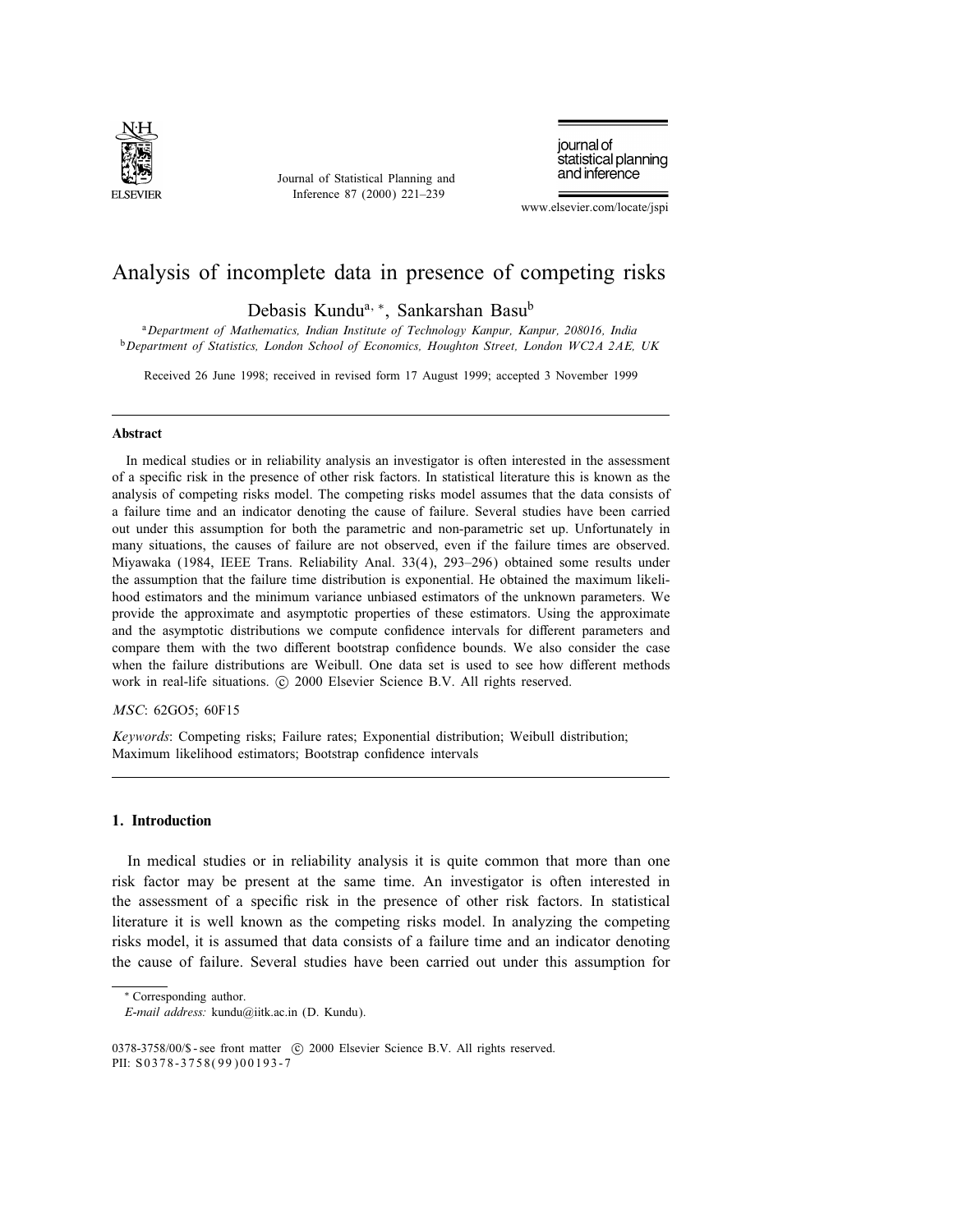both the parametric and the non-parametric set up. For the parametric set up it is assumed that different lifetime distributions follow some special parametric distribution, namely exponential, gamma or Weibull. Several authors, for example Berkson and Elveback (1960), Cox (1959), David and Moeschberger (1978) considered this problem from the parametric point of view. In the non-parametric set up no specific lifetime distribution is assumed. Kaplan and Meier (1958), Efron (1967) and Peterson (1977) analyzed the non-parametric version of this model. In all of the above cases it is assumed that when the failure times are observed, the causes of failure are also known. However, in certain situations (Dinse, 1982 or Miyawaka, 1982) it is observed that the determination of the cause of failure may be expensive or may be very difficult to observe. Therefore it might occur that the failure time of that item/individual is observed but the corresponding cause of failure is not observed. Miyawaka (1984) considered this model and obtained the maximum likelihood estimators (MLEs) and the uniformly minimum variance unbiased estimators (UMVUEs) of the failure rates of different failure distributions under the assumption that they are of the exponential type. However, he did not provide any distributional properties of these estimators.

In this paper we consider the same model as that of Miyawaka (1984). It is assumed that every member of a certain target population either dies of a particular cause, say cancer, or by other causes. A proportion  $\pi$  of the population die of cancer and the proportion  $(1 - \pi)$  die due to other causes. At the end of the study, we have three types of observation:

- (a) Individuals who died of cancer and their lifetimes.
- (b) Individuals who died of other causes and their lifetimes.
- (c) Individuals whose lifetimes are observed, but causes of death are unknown.

Types a and b will be referred to as complete observations and type c will be referred to as incomplete observations. There is another dimension to this problem. Suppose, a research project is financed for a fixed length of time, say,  $M$ . Some individuals could be alive at the end of the project period. For simplicity, we ignore this aspect of the problem and assume that every one in the sample can be monitored until death. We assume that no censoring occurs. The type of data considered here is complete in terms of failure times (not censored) and incomplete only in terms of failure modes. It may be mentioned that David and Moeschberger (1978) considered different cases when the data are censored.

First, we consider the case when the lifetime distributions of the different causes of failure are exponential. It is observed that although the MLEs or the UMVUEs of the hazard rates always exist, the MLEs or the UMVUEs of the mean lifetime of the different causes may not exist always. We propose to use the conditional MLEs of mean lifetimes of different causes. We obtain the exact distribution of the conditional MLEs using the conditional moment generating function approach and also obtain the asymptotic distributions of the MLEs. It is observed that the MLE of the mean lifetime usually over estimates the true parameter, at least for small samples. Similar to the case of a complete sample, in the case of an incomplete sample the bias can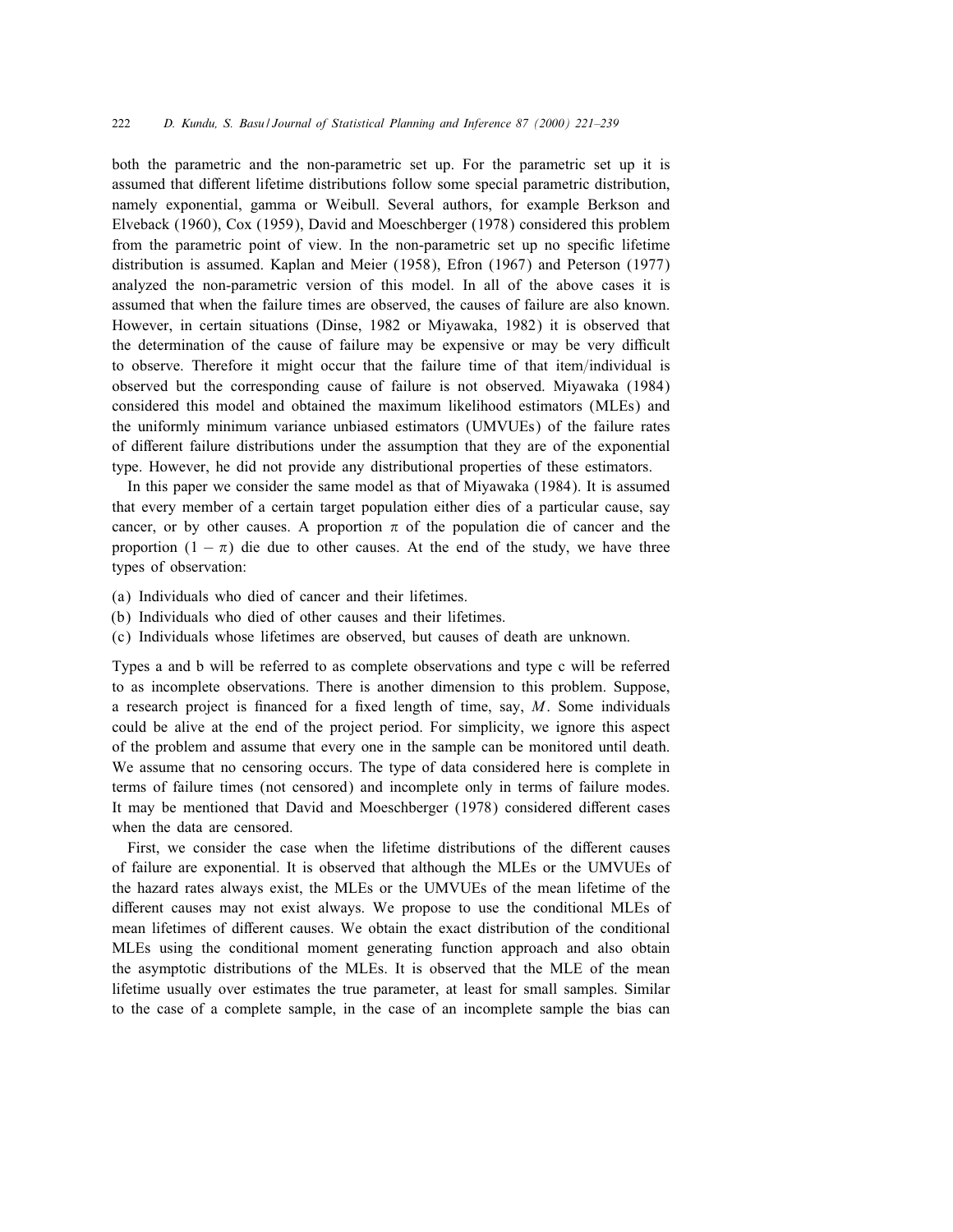also be obtained as the inverse moment of a positive binomial random variable. We provide small tables for the biases of the MLEs for different sample sizes and for different parameter values when  $10\%$  and  $20\%$  of the failure modes are unobservable (incomplete). Based on the exact and the asymptotic distributions, we propose two approximate confidence intervals of the different parameters of interest. We also use percentile bootstrap and bootstrap-t condence intervals for the unknown parameters and compare their performances through Monte Carlo simulations.

Since the exponential distribution has constant failure rate it might not be very practical to assume that the lifetime distribution is exponential. The two-parameter Weibull distribution can be used to analyze lifetime data because of its increasing and decreasing failure rates. We consider the model when the underlying lifetime distributions are Weibull. We obtain the maximum likelihood estimators of different parameters and study their properties under this assumption. We also obtain the asymptotic confidence bounds and the bootstrap confidence bounds of the different parameters and compare their performances through Monte Carlo simulations. We consider one data set from Lawless (1982) and see how the different methods work in this practical situation.

The rest of the paper is organized as follows. In Section 2, we describe the model. In Section 3, we consider estimation of the different parameters and also obtain the exact distribution of the MLE of the mean lifetime when the lifetime distribution is exponential. Different confidence intervals of the unknown parameters are considered in Section 4. The Weibull lifetime distribution is considered in Section 5. Numerical results are presented in Section 6. One data set from Lawless (1982) is analyzed in Section 7 and finally we draw conclusions from our work in Section 8.

# 2. Model description and notations

Without loss of generality, we assume that there are only two causes of failure. We use the following notations:

| $X_i$                                    | lifetime of system $i$                                                              |
|------------------------------------------|-------------------------------------------------------------------------------------|
| $X_{ii}$                                 | lifetime of mode j of system i, $j = 1, 2$                                          |
| $F(\cdot)$                               | cumulative distribution function of $X_i$                                           |
| $F_j(\cdot)$                             | cumulative distribution function of $X_{ii}$ , $j = 1, 2$                           |
| $\overline{F}_j(\cdot) = 1 - F_j(\cdot)$ |                                                                                     |
| $\delta_i$                               | indicator variable denoting the cause of failure of system i                        |
| $\text{II} \cdot \text{I}$               | indicator function of event $\lceil \cdot \rceil$                                   |
| Gamma $(\alpha, \lambda)$                | denotes the gamma random variable                                                   |
|                                          | with density function $(\lambda^{\alpha}/\Gamma(\alpha))x^{\alpha-1}e^{-\lambda x}$ |
| Weibull $(\alpha, \lambda)$              | denotes the Weibull random variable                                                 |
|                                          | with density function $\alpha \lambda x^{\alpha - 1} e^{-\lambda x^{\alpha}}$       |

It is assumed that  $(X_{1i}, X_{2i})$ ;  $i = 1, 2, \ldots, n$ , are *n* independent identically distributed (i.i.d.) random variables.  $X_{1i}$  and  $X_{2i}$  are independent for all  $i = 1, 2, ..., n$  and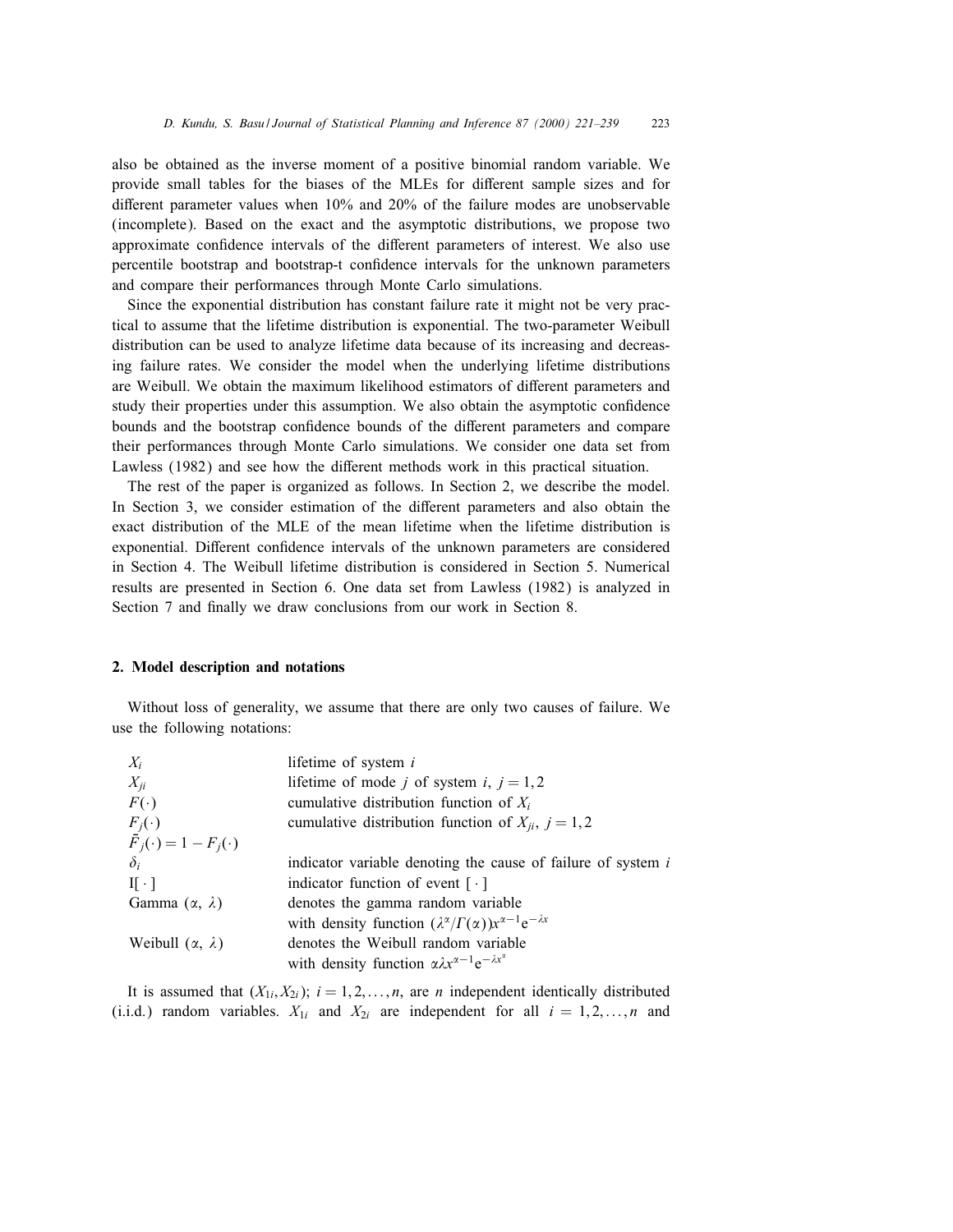$X_i = \min\{X_{1i}, X_{2i}\}\$ . With out loss of generality, it is assumed that the first m observations consist of failure times and also causes of failure whereas for the last  $(n - m)$ observations we only observe the failure times and not the causes of failure, i.e. the following data are observed:  $(X_1, \delta_1), (X_2, \delta_2), \ldots, (X_m, \delta_m), (X_{m+1}, \ast), \ldots, (X_n, \ast)$ . In order to analyze the incomplete data it is assumed that the failure times are from the same population as the complete data, that is the population remains unchanged irrespective of the cause of failure. We also assume throughout that  $m$  is fixed, strictly positive and not random. If m is random then all the results involving  $m$ , given in the rest of the sections, are valid on the conditioning argument on  $m$ , i.e. for a given  $m$ .

### 3. Exponential failure distributions, estimation

In this section we assume that  $X_{ji}$ 's are exponential random variables with parameters  $\lambda_i$  for  $i = 1, 2, \ldots, n$  and for  $j = 1$  and 2. The distribution function  $F_j(\cdot)$  of  $X_{ji}$  has the following form:

$$
F_j(t) = (1 - e^{-\lambda_j t})
$$
\n(3.1)

for  $j=1$  and 2. The likelihood function of the observed data  $(x_1, \delta_1), \ldots (x_m, \delta_m), (x_{m+1}, *)$ ;  $\ldots$ ,  $(x_n, *)$  for the general case takes the following form:

$$
L = \prod_{i=1}^{m} \left[ dF_1(x_i) \bar{F}_2(x_i) \right]^{I(\delta_i=1)} \left[ dF_2(x_i) \bar{F}_1(x_i) \right]^{I(\delta_i=2)} \prod_{i=m+1}^{n} dF(x_i). \tag{3.2}
$$

Therefore for the particular case when  $F_1$  and  $F_2$  are exponentials with parameters  $\lambda_1$ and  $\lambda_2$ , respectively, the likelihood function becomes

$$
L = \lambda_1^{r_1} \lambda_2^{r_2} (\lambda_1 + \lambda_2)^{n-m} \exp\left(-(\lambda_1 + \lambda_2) \sum_{i=1}^n x_i\right).
$$
 (3.3)

Here  $r_1$  and  $r_2$  denote the number of failures due to modes 1 and 2, respectively. Taking the logarithm of (3.3) and equating the partial derivatives to be zeros, we get the MLE of  $\lambda_1$  as

$$
\hat{\lambda}_1 = \frac{nr_1}{m \sum_{i=1}^n x_i}
$$
  
and the UMVUE of  $\lambda_1$  as

$$
\lambda_1^* = \frac{(n-1)r_1}{m \sum_{i=1}^n x_i},\tag{3.4}
$$

see Miyawaka (1984). Therefore, the MLE of the survival function due to cause 1 (say cancer) is

$$
\hat{\vec{F}}_j(x) = e^{-\hat{\lambda}_1 x},\tag{3.5}
$$

and the MLE of the hazard rate or the instantaneous death rate due to cause 1 is given by

$$
\frac{\widehat{\mathrm{d}F}_1(x)}{\widehat{\bar{F}}_1(x)} = \widehat{\lambda}_1.
$$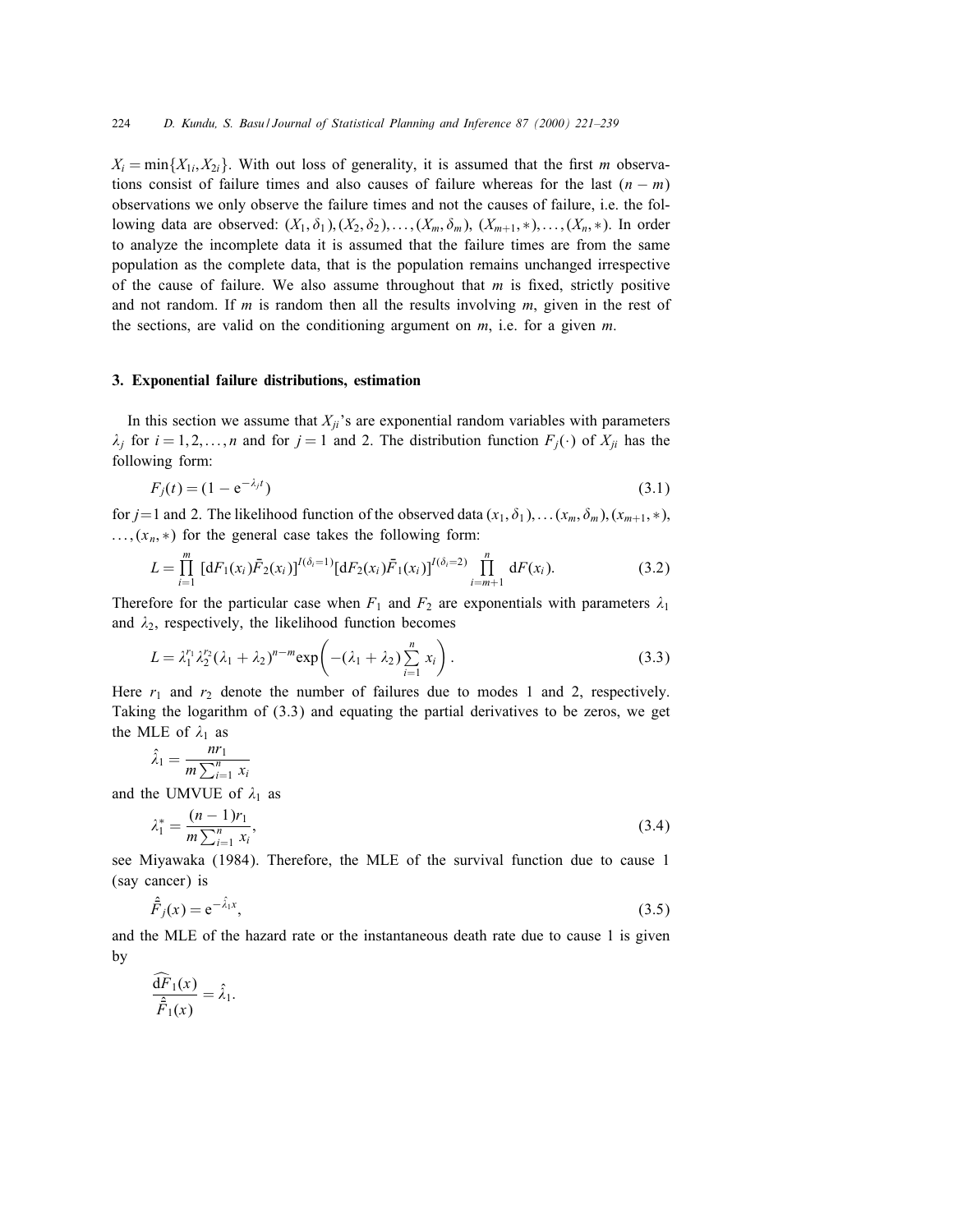The relative risk rate,  $\pi$ , due to cause 1 is

$$
P[X_{1i} < X_{2i}] = \int_0^\infty \lambda_1 e^{-\lambda_1 x} e^{-\lambda_2 x} dx = \frac{\lambda_1}{\lambda_1 + \lambda_2}
$$

and because of the invariance property of the MLE, the relative risk rate  $\hat{\pi}$  due to cause 1 is

$$
\hat{\pi} = \frac{\hat{\lambda}_1}{\hat{\lambda}_1 + \hat{\lambda}_2} = \frac{r_1}{m}.\tag{3.6}
$$

For the exponential lifetime distribution as in (3.1),  $\lambda_1$  represents the hazard rate and  $\theta_1=1/\lambda_1$  denotes the mean lifetime due to cause 1. Although the MLE and the UMVUE of  $\lambda_1$  always exist the same is not true for  $\theta_1$ . The UMVUE of  $\theta_1$  does not exist and the MLE of  $\theta_1$  exists only when  $r_1 > 0$ . The conditional MLE of  $\theta_1$ , say  $\hat{\theta}_1$ , when  $r_1 > 0$  is as follows:

$$
\hat{\theta}_1 = \frac{m \sum_{i=1}^n x_i}{nr_1}.
$$
\n(3.7)

If  $r_1 = 0$ ,  $\hat{\theta}_1$  does not exist. Now, we obtain the conditional distribution of the MLE of  $\theta_1$ , conditioning on  $r_1 > 0$ . Our approach to produce the confidence bound for  $\theta_1$ is based on the distribution of  $\hat{\theta}_1$  and is similar to Chen and Bhattacharya (1988) and Gupta and Kundu (1998). Moreover, use of the MLE provides a safeguard against any obvious loss of information and ensures asymptotic optimality of the present method. Consider the following lemma:

**Lemma 1.** The conditional moment generating function (mgf) of  $\hat{\theta}_1$ ,  $\phi_{\hat{\theta_1}}(t)$ , is of the following form:

$$
\phi_{\hat{\theta}_1}(t) = E[e^{t\hat{\theta}_1}|r_1 > 0]
$$
\n
$$
= (1 - q^m)^{-1} \left[ \sum_{i=1}^m \frac{m!}{i!(m-i)!} \left( \frac{\theta_2}{\theta_1 + \theta_2} \right)^i \left( \frac{\theta_1}{\theta_1 + \theta_2} \right)^{m-i} \left( 1 - \frac{tm\theta_1\theta_2}{ni(\theta_1 + \theta_2)} \right)^{-n} \right]
$$
\n
$$
= \left[ \sum_{i=1}^m p_i \left( 1 - \frac{tm\theta_1\theta_2}{ni(\theta_1 + \theta_2)} \right)^{-n} \right].
$$

Here

$$
q = \frac{\theta_1}{\theta_1 + \theta_2} \quad and \quad p_i = (1 - q^m)^{-1} \frac{m!}{i!(m - i)!} \left(\frac{\theta_2}{\theta_1 + \theta_2}\right)^i \left(\frac{\theta_1}{\theta_1 + \theta_2}\right)^{m - i},
$$
  
for  $i = 1, 2, ..., m$ .

**Proof.** Note that  $\sum_{i=1}^{n} X_i$  is a Gamma  $(n, \lambda_1 + \lambda_2)$  random variable and  $r_1$  is a binomial random variable with parameters m and  $\lambda_1/(\lambda_1 + \lambda_2)$ 

$$
\phi_{\hat{\theta}_1}(t) = E[e^{t\hat{\theta}_1}|r_1 > 0]
$$
  
= 
$$
\sum_{i=1}^n E[e^{t\hat{\theta}_1}|r_1 = i]P(r_1 = i|r_1 > 0).
$$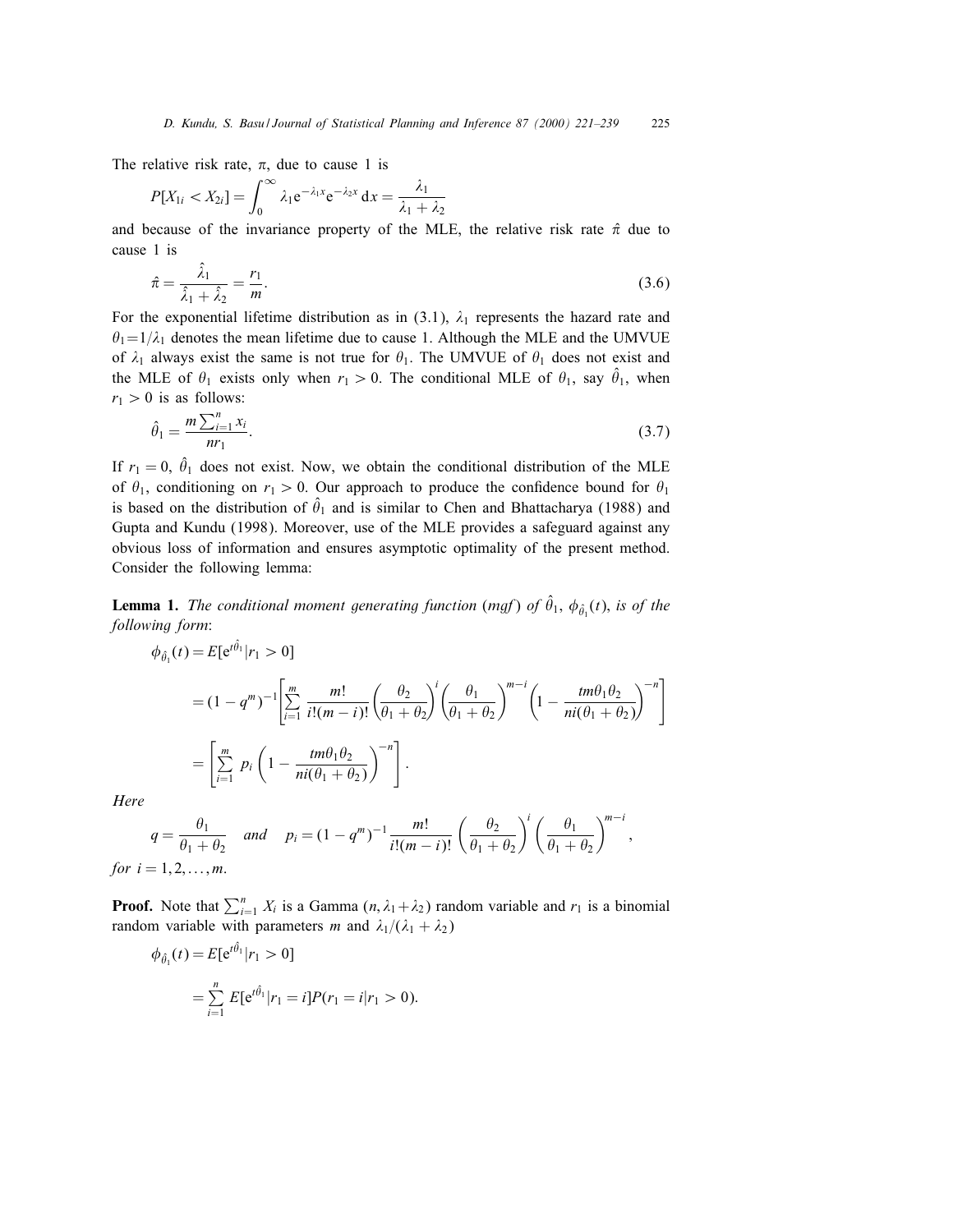Using that  $p_i = P(r_1 = i | r_1 > 0)$  for  $i = 1, 2, ..., m$  and the moment generating function of Gamma  $(\alpha, \lambda)$  is  $(1 - t/\lambda)^{-\alpha}$ , the result follows immediately.  $\square$ 

**Theorem 1.** The conditional probability density function (pdf) of  $\hat{\theta}_1$ , say  $f_{\hat{\theta}_1}(x)$ , and the conditional probability distribution function, say  $F_{\hat{\theta_1}}(x)$ , become

$$
f_{\hat{\theta}_1}(x) = \sum_{i=1}^m p_i g_i(x), \qquad F_{\hat{\theta}_1}(x) = \sum_{i=1}^m p_i G_i(x),
$$

where  $g_i(x)$  and  $G_i(x)$  denote the density function and the distribution function, respectively; of a gamma random variable with shape parameter n and scale parameter  $ni(\theta_1 + \theta_2)/m\theta_1\theta_2$  for  $i = 1, 2, \ldots, m$ .

**Proof.** Obvious from Lemma 1. □

Therefore, the conditional distribution of  $\hat{\theta}_1$  is a mixture of m gamma random variables. It may be noted also that when  $m = n$ , we get the distribution of  $\hat{\theta}_1$  in the competing risk model when the lifetime distributions of the different causes are exponential and there is no censoring or incomplete data (see David and Moeschberger, 1978). With the help of Theorem 1, we can obtain different conditional moments of  $\hat{\theta}_1$ . We give the first and the second conditional moments of  $\hat{\theta}_1$ . For brevity we denote them as  $E(\hat{\theta}_1)$  and  $E(\hat{\theta}_1^2)$ , respectively:

$$
E(\hat{\theta}_1) = \frac{m\theta_1\theta_2}{(\theta_1 + \theta_2)} \sum_{i=1}^m \frac{p_i}{i}
$$
 (3.8)

and

$$
E(\hat{\theta}_1^2) = \frac{m^2 \theta_1^2 \theta_2^2 n(n+1)}{(\theta_1 + \theta_2)^2 n^2} \sum_{i=1}^m \frac{p_i}{i^2}.
$$

Since in both the cases the quantities within the summation sign denote inverse moments of positive binomial random variables, it is not possible to give exact expressions. Therefore it is difficult to obtain the exact bias from  $(3.8)$ . The tabulated values of the first moment of the inverse positive binomial random variable are available in Edwin and Savage (1954). These may be used to make some bias correction. However, this is not pursued here. If  $Z$  is a binomial random variable with parameters  $N$  and  $P$ , then for large N,  $E(1/Z|Z > 0) \approx 1/E(Z) = 1/NP$  and  $E(1/Z^2|Z > 0) \approx 1/(E(Z))^2 = 1/(NP)^2$ (see Mendenhall and Lehmann, 1960). Using these approximations, we can say that for large *m* and *n*,  $E(\hat{\theta}_1) \approx \theta_1$  and  $E(\hat{\theta}_1^2) \approx \theta_1^2$ . We can also show that asymptotically  $\hat{\theta}_1$  is an unbiased estimator of  $\theta_1$ . The variance of  $\hat{\theta}_1 \approx 0$  for large m and n, therefore  $\hat{\theta}_1$  is a consistent estimator of  $\theta_1$  also.

We present two small tables which give the numerical values of the exact biases of  $\hat{\theta}_1$  for different sample sizes and for different values of  $\theta_2$ . In all these calculations we have kept  $\theta_1 = 1$ . Table 1 represents the negative value of the biases when 10% of the data are incomplete and Table 2 represents the negative value of the biases when 20% of the data are incomplete.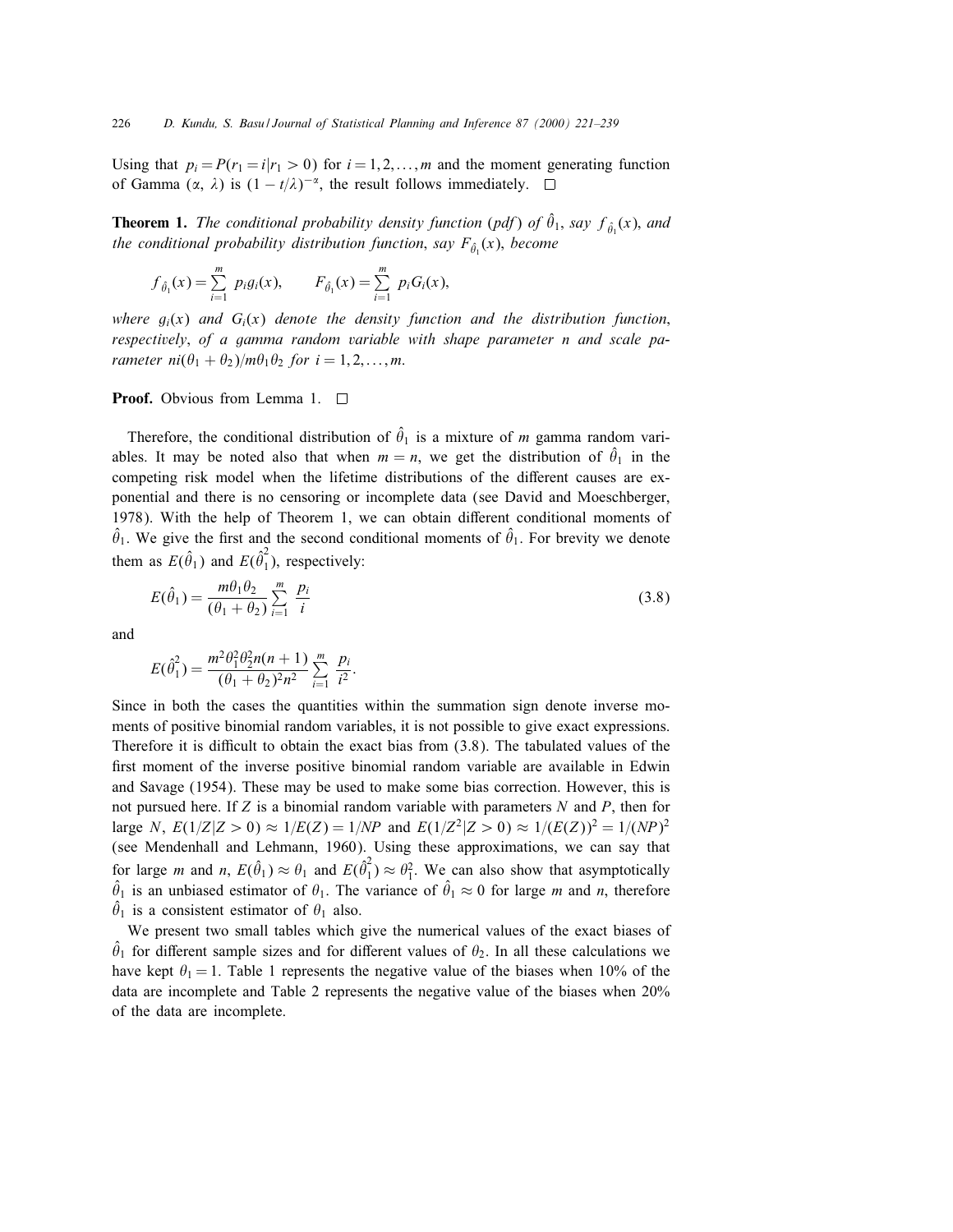| $\boldsymbol{n}$ | $\theta_2 = 1.25$ | $\theta_2 = 1.50$ | $\theta_2 = 1.75$ | $\theta_2 = 2.00$ | $\theta_2 = 2.25$ | $\theta_2 = 2.50$ |
|------------------|-------------------|-------------------|-------------------|-------------------|-------------------|-------------------|
| 10               | 0.1284            | 0.1041            | 0.0868            | 0.0741            | 0.0646            | 0.0572            |
| 20               | 0.0528            | 0.0431            | 0.0363            | 0.0315            | 0.0277            | 0.0248            |
| 30               | 0.0330            | 0.0271            | 0.0231            | 0.0201            | 0.0177            | 0.0159            |
| 40               | 0.0241            | 0.0198            | 0.0169            | 0.0147            | 0.0130            | 0.0117            |
| 50               | 0.0189            | 0.0156            | 0.0133            | 0.0116            | 0.0103            | 0.0093            |
|                  |                   |                   |                   |                   |                   |                   |

Table 1  $\theta_1 - E(\hat{\theta}_1)$  when 10% of the date are incomplete

Table 2  $\theta_1 - E(\hat{\theta}_1)$  when 20% of the date are incomplete

| $\boldsymbol{n}$ | $\theta_2 = 1.25$ | $\theta_2 = 1.50$ | $\theta_2 = 1.75$ | $\theta_2 = 2.00$ | $\theta_2 = 2.25$ | $\theta_2 = 2.50$ |
|------------------|-------------------|-------------------|-------------------|-------------------|-------------------|-------------------|
| 10               | 0.1469            | 0.1207            | 0.1011            | 0.0867            | 0.0756            | 0.0669            |
| 20               | 0.0610            | 0.0495            | 0.0417            | 0.0360            | 0.0317            | 0.0284            |
| 30               | 0.0377            | 0.0309            | 0.0263            | 0.0228            | 0.0202            | 0.0181            |
| 40               | 0.0273            | 0.0225            | 0.0192            | 0.0167            | 0.0148            | 0.0133            |
| 50               | 0.0214            | 0.0177            | 0.0151            | 0.0132            | 0.0117            | 0.0105            |
|                  |                   |                   |                   |                   |                   |                   |

From Tables 1 and 2 it is observed that the bias of the MLE of  $\hat{\theta}_1$  is negative in all cases considered. It means  $\hat{\theta}_1$  always over estimates  $\theta_1$ , although we could not prove this theoretically. As the sample size increases the bias also decreases. If we have more incomplete data there is also more bias. Since  $E(\hat{\theta}_1/\theta_1)$  is a function of  $\theta_2/\theta_1$  only, Tables 1 or 2 can be used to compute the bias for any value of  $\theta_1$ . For example, if  $\theta_1 = 50$ , and  $\theta_2/\theta_1 = 1.50$  and only 90% of the data are complete for a sample of size 40, then the bias of  $\hat{\theta}_1$  can be obtained from the Table 1 as  $50 \times 0.0198 = 0.990$ . Therefore, it is not a very serious bias.

### 4. Exponential failure distributions, confidence intervals

In this section we propose four different confidence intervals for  $\theta_1$ . The first one is based on the distribution of  $\hat{\theta}_1$  under similar assumptions as those of Chen and Bhattacharya (1988) or Gupta and Kundu (1998). The second one is based on the asymptotic distribution of  $\hat{\theta}_1$ . We also propose to use the percentile bootstrap confidence interval and the bootstrap-t confidence interval and give their implementation procedures in this section.

## 4.1. Approximate confidence bound

First let us assume that  $\theta_2$  is known. Suppose  $P_{\theta_1}[\hat{\theta}_1 \geq b]$  is a monotonically increasing function of  $\theta_1$ , and let  $b(\theta)$  be a function such that  $\alpha/2 = P_{\theta_1} [\hat{\theta}_1 \geq b(\theta_1)]$ . Then for  $\theta_1 < \theta'_1$ , we have

$$
\frac{\alpha}{2} = P_{\theta'_1}[\hat{\theta}_1 \geq b(\theta'_1)] = P_{\theta_1}[\hat{\theta}_1 \geq b(\theta_1)] \leq P_{\theta'_1}[\hat{\theta}_1 \geq b(\theta_1)].
$$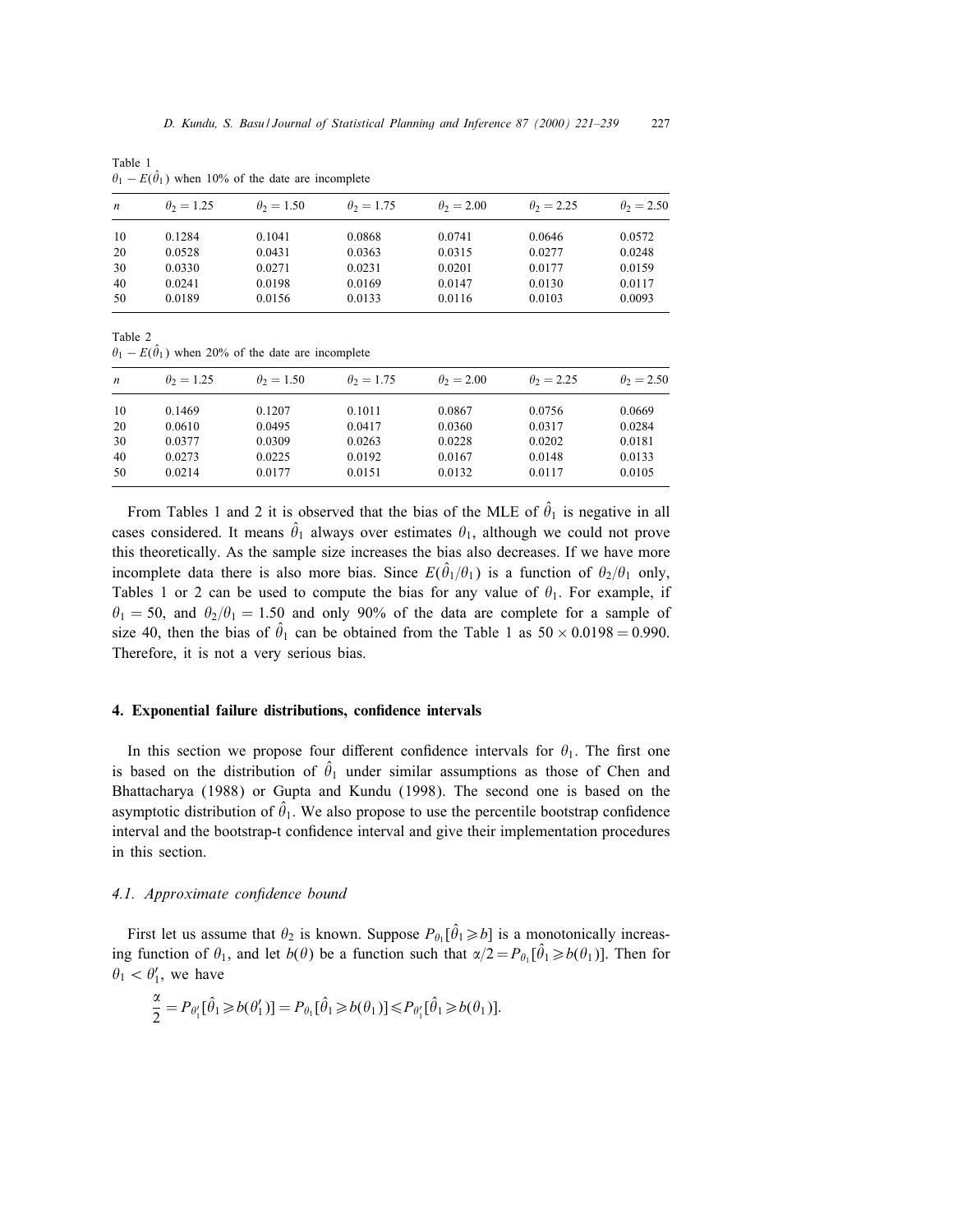| $\boldsymbol{n}$ | $\theta_1$ |       |       |       |       |       |       |       |       |  |  |  |
|------------------|------------|-------|-------|-------|-------|-------|-------|-------|-------|--|--|--|
|                  | 1.00       | 1.25  | 1.50  | 1.75  | 2.00  | 2.25  | 2.50  | 2.75  | 3.00  |  |  |  |
| 10               | 0.475      | 0.685 | 0.815 | 0.890 | 0.933 | 0.958 | 0.973 | 0.982 | 0.987 |  |  |  |
| 20               | 0.483      | 0.766 | 0.905 | 0.962 | 0.985 | 0.994 | 0.997 | 0.999 | 0.999 |  |  |  |
| 30               | 0.486      | 0.818 | 0.948 | 0.986 | 0.996 | 0.999 | 1.00  | 1.00  | 1.00  |  |  |  |
| 40               | 0.488      | 0.855 | 0.971 | 0.995 | 0.999 | 1.00  | 1.00  | 1.00  | 1.00  |  |  |  |
| 50               | 0.489      | 0.883 | 0.983 | 0.998 | 1.00  | 1.00  | 1.00  | 1.00  | 1.00  |  |  |  |

Table 3 The tabulated values of  $P_{\theta_1}[\hat{\theta}_1 \geq b]$ , for  $\theta_2 = 2$ ,  $b = 1$  and when 10% of the data are incomplete

Table 4 The tabulated values of  $P_{\theta_1}[\hat{\theta}_1 \geq b]$ , for  $\theta_2 = 2$ ,  $b = 2$  and when 10% of the data are incomplete

| $\boldsymbol{n}$ | $\theta_1$ |       |       |       |       |       |       |       |       |  |  |
|------------------|------------|-------|-------|-------|-------|-------|-------|-------|-------|--|--|
|                  | 1.00       | 1.25  | 1.50  | 1.75  | 2.00  | 2.25  | 2.50  | 2.75  | 3.00  |  |  |
| 10               | 0.045      | 0.130 | 0.246 | 0.371 | 0.486 | 0.585 | 0.667 | 0.732 | 0.784 |  |  |
| 20               | 0.009      | 0.058 | 0.172 | 0.329 | 0.491 | 0.630 | 0.738 | 0.817 | 0.873 |  |  |
| 30               | 0.002      | 0.028 | 0.125 | 0.297 | 0.492 | 0.661 | 0.785 | 0.868 | 0.920 |  |  |
| 40               | 0.000      | 0.014 | 0.093 | 0.271 | 0.493 | 0.686 | 0.821 | 0.903 | 0.949 |  |  |
| 50               | 0.000      | 0.007 | 0.070 | 0.249 | 0.494 | 0.708 | 0.849 | 0.927 | 0.966 |  |  |

This implies that  $b(\theta_1) < b(\theta_1')$ , that is  $b(\theta)$  is an increasing function. Thus  $b^{-1}(\theta)$ exists and is also an increasing function. So we get  $1 - \alpha/2 = P_{\theta_1}[b^{-1}(\hat{\theta}_1) \le \theta_1]$ , which implies  $b^{-1}(\hat{\theta}_1)$  is the lower bound of the  $(1-\alpha)100\%$  confidence bound of  $\theta_1$ . If  $\hat{\theta}_{obs}$ denotes the observed value of  $\hat{\theta}_1$  find  $\theta_L = b^{-1}(\hat{\theta}_{obs})$  such that  $\alpha/2 = P_{\theta_L}(\hat{\theta}_1 \ge \hat{\theta}_{obs})$ , which is equivalent to finding  $\theta_L$  such that  $1 - \alpha/2 = P_{\theta_L}(\hat{\theta}_1 \le \hat{\theta}_{obs})$ . As  $P_{\theta_1}[\hat{\theta}_1 \ge b]$ is a monotonically increasing function of  $\theta_1$ , therefore  $P_{\theta_1}[\hat{\theta}_1 \leq c]$  is a monotonically decreasing function of  $\theta_1$ . Let  $c(\theta)$  be a function such that  $\alpha/2 = P_{\theta_1} [\hat{\theta}_1 \leq c(\theta_1)]$ . It can be shown exactly as before that  $c(\theta)$  is a decreasing function and therefore  $c^{-1}(\theta)$ exists. Next, we need to find  $\theta_U = c^{-1}(\hat{\theta}_{obs})$ , such that  $\alpha/2 = P_{\theta_U}(\hat{\theta}_1 \le \hat{\theta}_{obs})$ . Since it is not possible to obtain closed-form expressions of the functions  $b(\theta)$  or  $c(\theta)$ , we need to use some iterative technique to get  $\theta_L$  and  $\theta_U$ . Note that we can get an exact  $(1 - \alpha)100\%$  confidence bound of  $\theta_1$ , if we know  $\theta_2$ . Since  $\theta_2$  is usually unknown, we need to estimate  $\theta_2$  and we will get an approximate  $(1 - \alpha)100\%$  confidence bound of  $\theta_1$ . The construction of the confidence bound of  $\theta_1$  is based on the assumption that  $P_{\theta_1}[\hat{\theta}_1 \geq b]$  is a monotonically increasing function of  $\theta_1$ . We could not prove this assumption because of the complicated nature of the function. Although, some heuristic justification can be given as follows. Since  $\hat{\theta}_1$  is the MLE of the mean life  $\theta_1$  due to cause 1, for fixed  $\theta_2$ , the larger the parameter  $\theta_1$  is, the more probable it will be for its MLE to exceed a given value. Numerical values of  $P_{\theta_1}[\hat{\theta}_1 \geq b]$  for various values of  $\theta_1$  and b support this conjecture.

Tables 3 and 4 indicate that  $P_{\theta_1}[\hat{\theta}_1 \ge b]$  is an increasing function of  $\theta_1$ .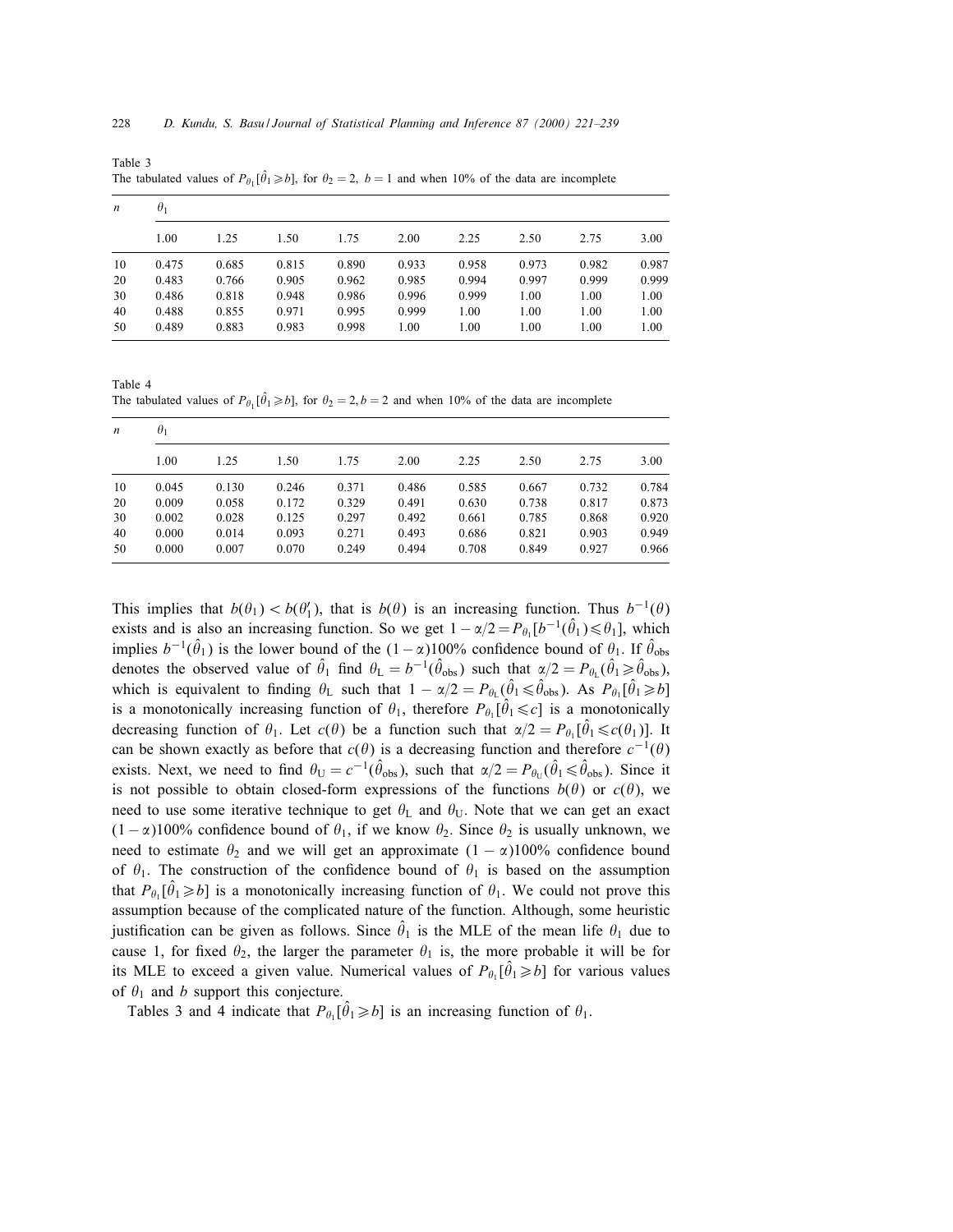## 4.2. Asymptotic confidence bound

In this subsection we first obtain the asymptotic distribution of  $\hat{\lambda}_1$  and  $\hat{\lambda}_2$ , and using that we obtain the asymptotic distribution of  $\hat{\theta}_1$  and  $\hat{\theta}_2$ . The Fisher information matrix of the parameters  $\lambda_1$  and  $\lambda_2$  is  $I(\lambda_1, \lambda_2)=(I_{ij}(\lambda_1, \lambda_2))$ , for  $i, j = 1$  and 2. Here

$$
I_{ij}(\lambda_1,\lambda_2) = -E\left(\frac{\partial^2 \log L(\lambda_1,\lambda_2)}{\partial \lambda_i \partial \lambda_j}\right).
$$

So

$$
I_{11}(\lambda_1, \lambda_2) = \frac{m\lambda_2 + n\lambda_1}{\lambda_1(\lambda_1 + \lambda_2)^2},
$$
  
\n
$$
I_{12}(\lambda_1, \lambda_2) = I_{21}(\lambda_1, \lambda_2) = \frac{n - m}{(\lambda_1 + \lambda_2)^2},
$$
  
\n
$$
I_{22}(\lambda_1, \lambda_2) = \frac{m\lambda_1 + n\lambda_2}{\lambda_2(\lambda_1 + \lambda_2)^2}.
$$

The Fisher information matrix of  $\theta_1$  and  $\theta_2$ ,  $I(\theta_1, \theta_2)$ , can be obtained easily from  $I(\lambda_1, \lambda_2)$  by the Jacobian transformation. The elements of the Fisher information matrix,  $I(\theta_1, \theta_2) = (I_{ii}(\theta_1, \theta_2))$  for  $i, j = 1$  and 2, are as follows:

$$
I_{11}(\theta_1, \theta_2) = \frac{\theta_2(m\theta_1 + n\theta_2)}{\theta_1^2(\theta_1 + \theta_2)^2},
$$
  
\n
$$
I_{12}(\theta_1, \theta_2) = I_{21}(\theta_1, \theta_2) = \frac{(n-m)}{(\theta_1 + \theta_2)^2},
$$
  
\n
$$
I_{22}(\theta_1, \theta_2) = \frac{\theta_1(m\theta_2 + n\theta_1)}{\theta_2^2(\theta_1 + \theta_2)^2}.
$$

Therefore if  $\theta = (\theta_1, \theta_2)$  and  $\hat{\theta} = (\hat{\theta}_1, \hat{\theta}_2)$ , then from asymptotic theory of the MLEs, see Miller (1981), we have

$$
(\hat{\theta} - \theta) \rightarrow N_2(\mathbf{0}, \mathbf{I}^{-1}(\theta_1, \theta_2))
$$

where  $I^{-1}(\theta_1, \theta_2) = (I_{ij}^{-1}(\theta_1, \theta_2))$  for  $i, j = 1$  and 2 and

$$
I_{11}^{-1}(\theta_1, \theta_2) = \frac{\theta_1^2(m\theta_2 + n\theta_1)}{mn\theta_2},
$$
  
\n
$$
I_{12}^{-1}(\theta_1, \theta_2) = I_{21}^{-1}(\theta_1, \theta_2) = \frac{\theta_1\theta_2(n - m)}{mn},
$$
  
\n
$$
I_{22}^{-1}(\theta_1, \theta_2) = \frac{\theta_2^2(m\theta_1 + n\theta_2)}{mn\theta_1}.
$$

Note that here  $I(\theta_1, \theta_2)$  is the Fisher information matrix for the whole sample. To obtain the confidence interval on  $\theta_1$ , we substitute the true values of the parameters by the corresponding MLEs in the expression of  $I(\theta_1, \theta_2)$ .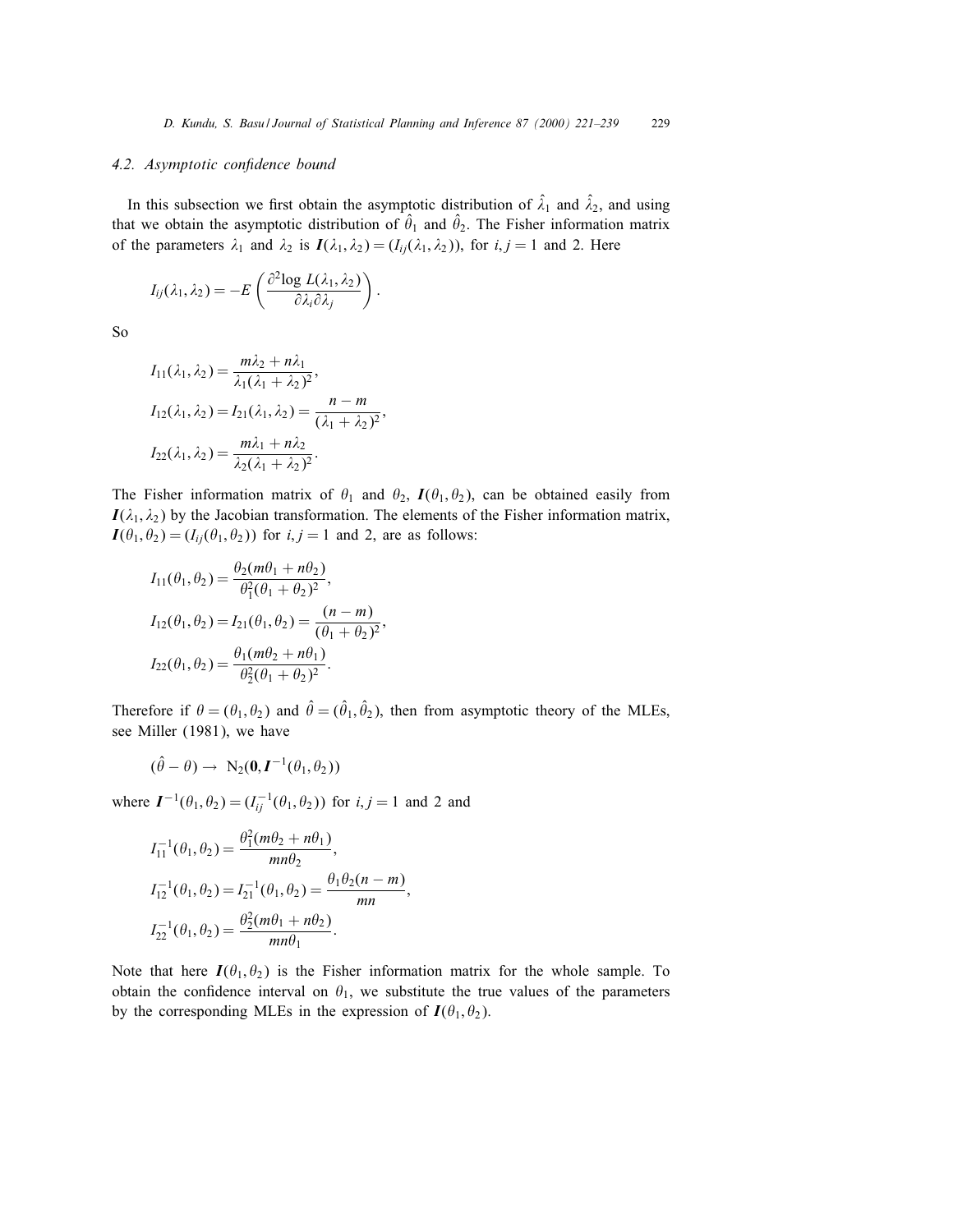# 4.3. Bootstrap confidence intervals

In this subsection we use two bootstrap condence intervals, the percentile bootstrap confidence intervals suggested by Efron (1982) and the bootstrap-t confidence intervals suggested by Hall (1988). Hall (1988) showed that the bootstrap-t confidence interval is better than the percentile bootstrap condence intervals from an asymptotic point of view, although the finite sample properties are not yet known.

We use the following percentile bootstrap confidence interval of Efron (1982):

- (1) From  $(x_1, \delta_1), \ldots, (x_m, \delta_m)$  obtain the bootstrap sample  $(x_1^*, \delta_1^*, \ldots, (x_m^*, \delta_m^*)$  by resampling with replacement and from the sample  $(x_{m+1},\ast),\ldots,(x_n,\ast)$  obtain the bootstrap sample  $(x_{m+1}^*,*,\ldots,(x_n^*,*)$  again by re-sampling with replacement.
- (2) From the bootstrap sample  $(x_1^*, \delta_1^*) \ldots, (x_m^*, \delta_m^*)$ ,  $(x_{m+1}, *), \ldots, (x_n, *)$  obtain the bootstrap estimates of all the unknown parameters. For any unknown parameter, say  $\theta$ , denote the bootstrap estimate of  $\theta$  as  $\hat{\theta}^*$ .
- (3) Repeat the process 1–2 NBOOT times.
- (4) Let  $\widehat{\mathrm{CDF}}(t) = P_*(\hat{\theta}^* \leq t)$  be the cumulative distribution of  $\hat{\theta}^*$ , the bootstrap estimator of the parameter  $\theta$ , then from the NBOOT  $\hat{\theta}^*$  obtain the upper bound and the lower bound of the  $100(1-2\alpha)\%$  bootstrap confidence bound for  $\theta$  as follows. For a given  $\alpha$  define  $\hat{\theta}_{boot}(\alpha) = \widehat{CDF}^{-1}(\alpha)$ , then the approximate  $100(1 - 2\alpha)\%$ confidence interval for  $\theta$  is given by

 $(\hat{\theta}_{boot}(\alpha), \hat{\theta}_{boot}(1-\alpha)).$ 

We use the following bootstrap-t confidence interval of Hall (1988):

- (1) From  $(x_1, \delta_1), \ldots, (x_m, \delta_m)$  obtain the bootstrap sample  $(x_1^*, \delta_1^*, \ldots, (x_m^*, \delta_m^*)$  by resampling with replacement and from the sample  $(x_{m+1},\ldots,(x_n,\ast))$  obtain the bootstrap sample  $(x_{m+1}^*,*,\ldots,(x_n^*,*)$  again by re-sampling with replacement.
- (2) From the bootstrap sample  $(x_1^*, \delta_1^*),..., (x_m^*, \delta_m^*), (x_{m+1}, *),..., (x_n, *)$  obtain the bootstrap estimates of all the unknown parameters. For any unknown parameter, say  $\theta$ , denote the bootstrap estimate of  $\theta$  as  $\hat{\theta}^*$ .
- (3) For any unknown parameter  $\theta$ , compute

$$
T^* = \frac{\sqrt{n}(\hat{\theta}^* - \hat{\theta})}{\hat{\sigma}^*},
$$

where  $\hat{\theta}$  is the MLE of  $\theta$  and  $\hat{\sigma}^*$  is the estimated standard error of  $\hat{\theta}^*$ .

- (4) Repeat process 1–3 NBOOT times.
- (5) From the NBOOT  $T^*$  obtain the upper bound and the lower bound of the 100(1 2 $\alpha$ )% bootstrap-t confidence bound for  $\theta$  as follows. Let  $\widehat{CDFN}(t) = P_*(\hat{\theta}^* \leq t)$  be the cumulative distribution of  $T^*$ , then for a given  $\alpha$  define

$$
\hat{\theta}_{\text{boot}-t}(\alpha) = \hat{\theta} + n^{-\frac{1}{2}} \hat{\sigma} \widehat{\text{CDFN}}^{-1}(\alpha).
$$

The approximate  $100(1 - 2\alpha)$ % confidence interval for  $\theta$  is given by

$$
(\hat{\theta}_{boot-t}(\alpha), \hat{\theta}_{boot-t}(1-\alpha)).
$$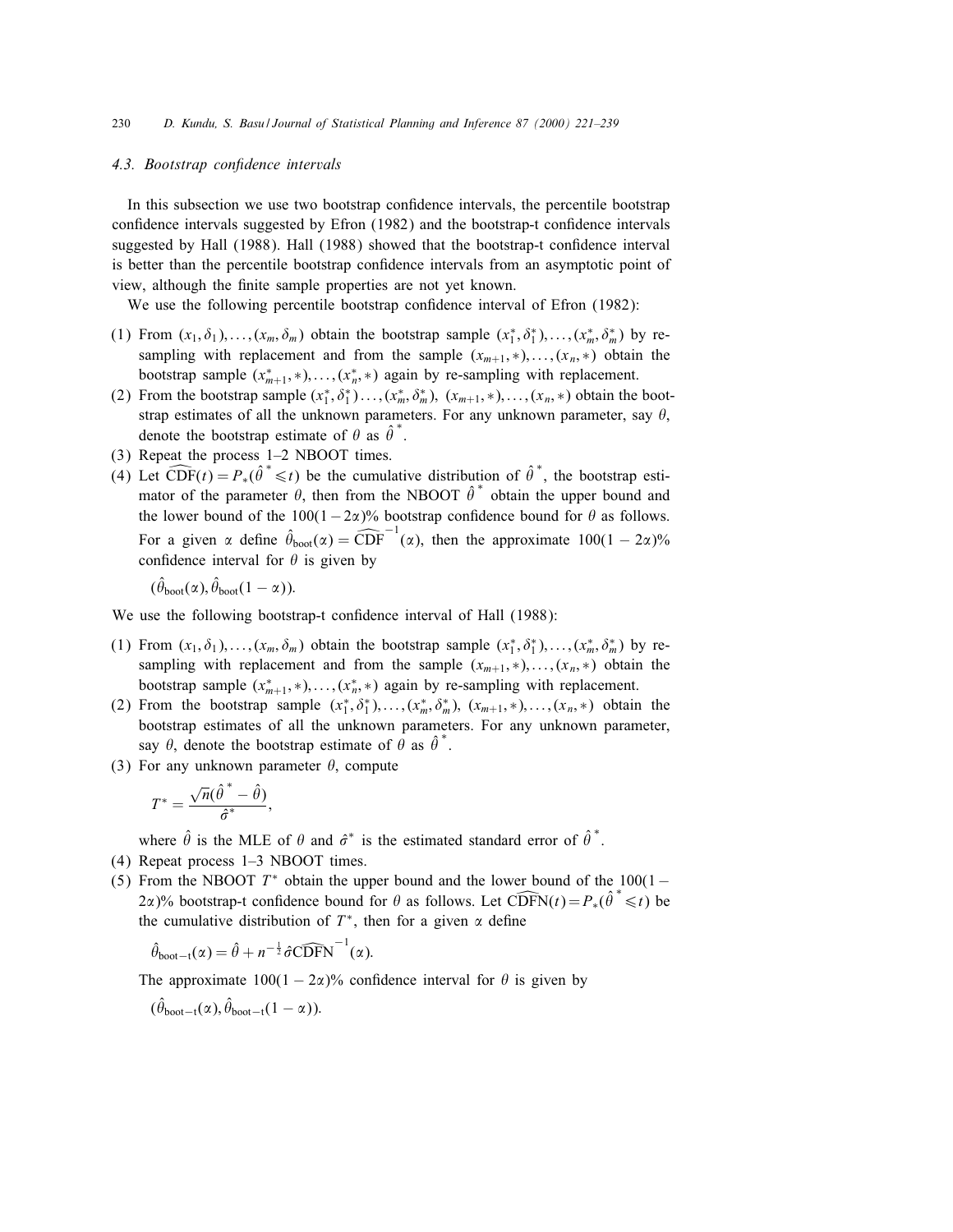# 5. Weibull failure distributions

## 5.1. Estimation of the parameters

In this section we assume that  $X_{ii}$ 's are Weibull random variables with parameters  $(\alpha, \lambda_i)$  for  $j = 1$  and 2 and for  $i = 1, 2, \ldots, n$ . The distribution function  $F_j(.)$  of  $X_{ji}$  has the following form:

$$
F_j(t) = (1 - e^{-\lambda_j t^{\alpha}}). \tag{5.1}
$$

We assume that the lifetime distribution of the different causes follow Weibull distributions with different scale parameters, but that they have the same shape parameter, which is quite a practical assumption, see for example Rao et al. (1991). We introduce one more parameter in the model; this gives more flexibility in the hazard rate unlike it being constant as in case of the exponential distribution. The hazard rate or the instantaneous death rate due to cause 1 is given by

$$
\frac{\mathrm{d}F_1(t)}{\bar{F}_1(t)} = \alpha \lambda_1 t^{\alpha - 1}
$$

and the mean lifetime due to cause 1 is

$$
E(X_{1i}) = \frac{1}{\lambda_1^{1/\alpha}} \Gamma\left(1 + \frac{1}{\alpha}\right).
$$

It is well known that the hazard rate can be increasing or decreasing depending on whether  $\alpha > 1$  or  $\alpha < 1$ . For  $\alpha = 1$ , we have a constant hazard rate, that is an exponential distribution. The relative risk rate,  $\pi$ , due to cause 1 is

$$
\pi = P(X_{1i} < X_{2i}) = \int_0^\infty \alpha_1 \lambda_1 x^{\alpha - 1} e^{-\lambda_1 x^{\alpha}} e^{-\lambda_2 x^{\alpha}} dx = \frac{\lambda_1}{\lambda_1 + \lambda_2},
$$

which is independent of the shape parameter  $\alpha$  and is the same as the exponential case. The log likelihood function of the observed data as given in Section 3, becomes

$$
\ln(L) = n \ln(\alpha) + r_1 \ln(\lambda_1) + r_2 \ln(\lambda_2) + (\alpha - 1) \sum_{i=1}^n \ln(x_i) - (\lambda_1 + \lambda_2) \sum_{i=1}^n x_i^{\alpha}
$$
  
+  $(n - m)\ln(\lambda_1 + \lambda_2).$ 

Then taking the derivatives with respect to the unknown parameters  $\alpha$ ,  $\lambda_1$  and  $\lambda_2$  and equating them to zeros, we get

:

$$
\hat{\lambda}_1(\alpha) = \frac{n}{m} \frac{r_1}{\sum_{i=1}^n x_i^{\alpha}} \quad \hat{\lambda}_2(\alpha) = \frac{n}{m} \frac{r_2}{\sum_{i=1}^n x_i^{\alpha}}
$$

We put  $\hat{\lambda}_1$  and  $\hat{\lambda}_2$  in the expression of ln(L) above and maximize with respect to  $\alpha$ . We do not have any explicit expression for  $\hat{\alpha}$ . We obtain  $\hat{\alpha}$  by maximizing

$$
\ln[L(\alpha)] = n \ln(\alpha) + r_1 \ln(\hat{\lambda}_1(\alpha)) + r_2 \ln(\hat{\lambda}_2(\alpha)) + (\alpha - 1) \sum_{i=1}^n \ln(x_i)
$$

$$
- (\hat{\lambda}_1(\alpha) + \hat{\lambda}_2(\alpha)) \sum_{i=1}^n x_i^{\alpha} + (n - m) \ln(\hat{\lambda}_1(\alpha) + \hat{\lambda}_2(\alpha))
$$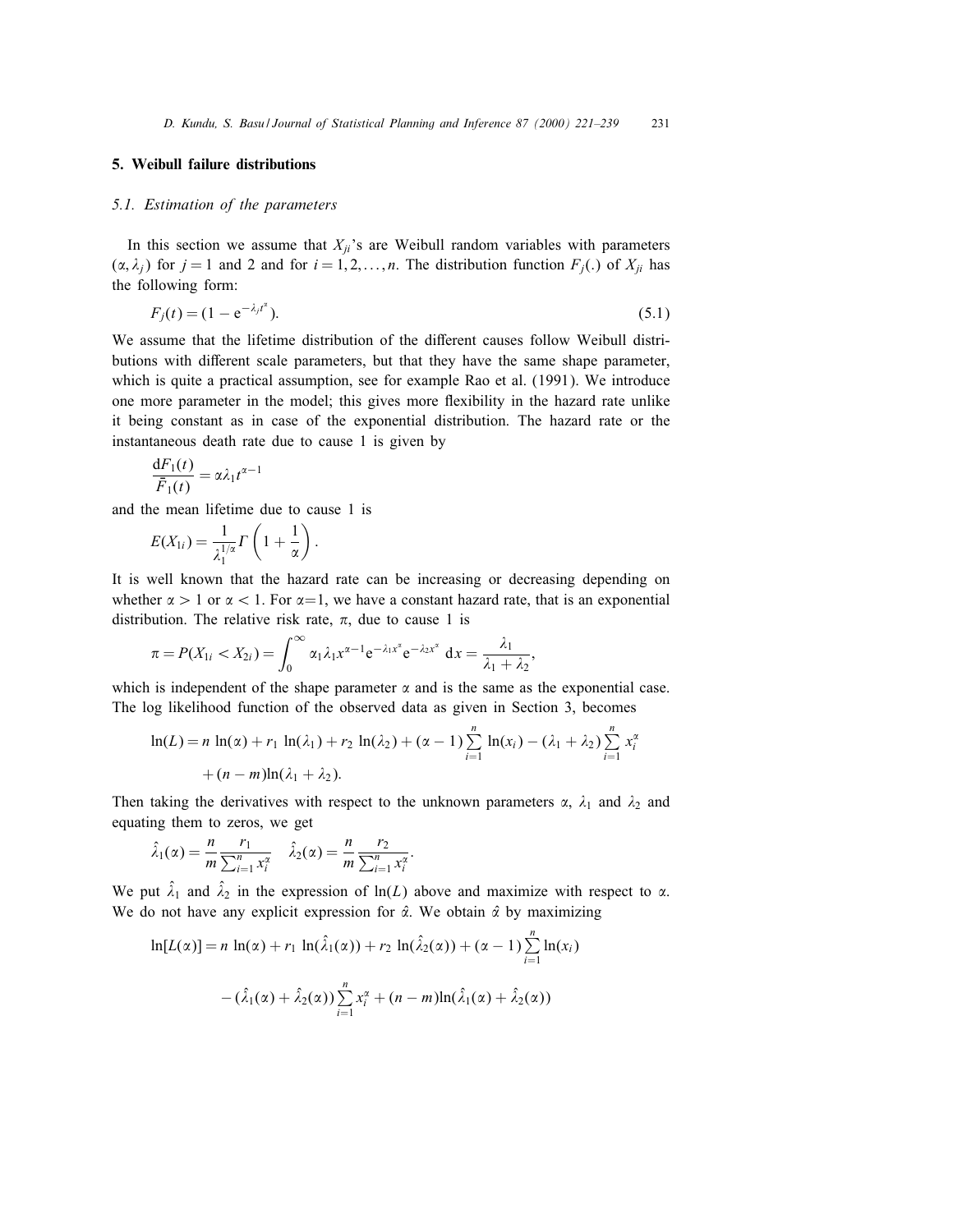with respect to  $\alpha$ . Once we obtain  $\hat{\alpha}$ , we obtain the maximum likelihood estimators of  $\lambda_1$  and  $\lambda_2$  as  $\hat{\lambda}_1(\hat{\alpha})$  and  $\hat{\lambda}_2(\hat{\alpha})$ , respectively. From the invariance principle of the MLEs we can say that the MLE of the relative risk rate due to cause 1 is

$$
\hat{\pi}=\frac{\hat{\lambda}_1(\hat{\alpha})}{\hat{\lambda}_1(\hat{\alpha})+\hat{\lambda}_2(\hat{\alpha})}
$$

and also the MLE of the mean lifetime due to cause 1 is

$$
\hat{\tau}_1 = \frac{1}{\hat{\lambda}_1^{1/\hat{\alpha}}} \Gamma\left(1 + \frac{1}{\hat{\alpha}}\right).
$$

For known  $\alpha$  the distribution of  $\hat{\lambda}_1(\alpha)$  or  $\hat{\lambda}_2(\alpha)$  can be obtained similarly as Section 3 simply by transforming the data. But if  $\alpha$  is unknown then the exact distribution of  $\hat{\lambda}_1(\hat{\alpha})$  or  $\hat{\lambda}_2(\hat{\alpha})$  is not possible to obtain, so we have to rely on the asymptotic distribution only.

# 5.2. Confidence intervals

In this section we provide confidence intervals for the different parameters. Since exact confidence intervals are not possible to obtain when the shape parameter is unknown, we propose the asymptotic confidence intervals and also two different bootstrap condence intervals. The asymptotic result can be stated as follows:

$$
(\hat{\alpha}-\alpha,\hat{\lambda}_1-\lambda_1,\hat{\lambda}_2-\lambda_2)\rightarrow N_3(0,\boldsymbol{I}^{-1}(\alpha,\lambda_1,\lambda_2)).
$$

Here  $I(\alpha, \lambda_1, \lambda_2)$  is the Fisher information matrix for the parameters  $(\alpha, \lambda_1, \lambda_2)$ . The matrix  $I = ((I_{ii}))$  for  $i, j = 1, 2$  and 3 are as follows:

$$
I_{11}(\alpha, \lambda_1, \lambda_2) = n \left[ \frac{1}{\alpha^2} + (\lambda_1 + \lambda_2)V \right],
$$
  
\n
$$
I_{12}(\alpha, \lambda_1, \lambda_2) = nU = I_{21}(\alpha, \lambda_1, \lambda_2),
$$
  
\n
$$
I_{13}(\alpha, \lambda_1, \lambda_2) = nU = I_{31}(\alpha, \lambda_1, \lambda_2),
$$
  
\n
$$
I_{22}(\alpha, \lambda_1, \lambda_2) = \frac{m\lambda_2 + n\lambda_1}{\lambda_1(\lambda_1 + \lambda_2)^2},
$$
  
\n
$$
I_{33}(\alpha, \lambda_1, \lambda_2) = \frac{m\lambda_1 + n\lambda_2}{\lambda_2(\lambda_1 + \lambda_2)^2},
$$
  
\n
$$
I_{23}(\alpha, \lambda_1, \lambda_2) = \frac{(n - m)}{(\lambda_1 + \lambda_2)^2} = I_{32}(\alpha, \lambda_1, \lambda_2).
$$

Here  $U = E(X^{\alpha} \ln(X))$  and  $V = E(X^{\alpha} \ln(X) \ln(X))$ , where X is distributed as Weibull  $(\alpha, (\lambda_1 + \lambda_2))$ . We propose to use bootstrap confidence intervals similar to the ones described in Section 4.3. Note that another way to obtain the approximate confidence interval for  $\theta_1$  or  $\theta_2$  is to use the exact distribution of  $\hat{\theta}_1$  or  $\hat{\theta}_2$  for known  $\alpha$  and then replace  $\alpha$  by its estimate. This is not pursued here.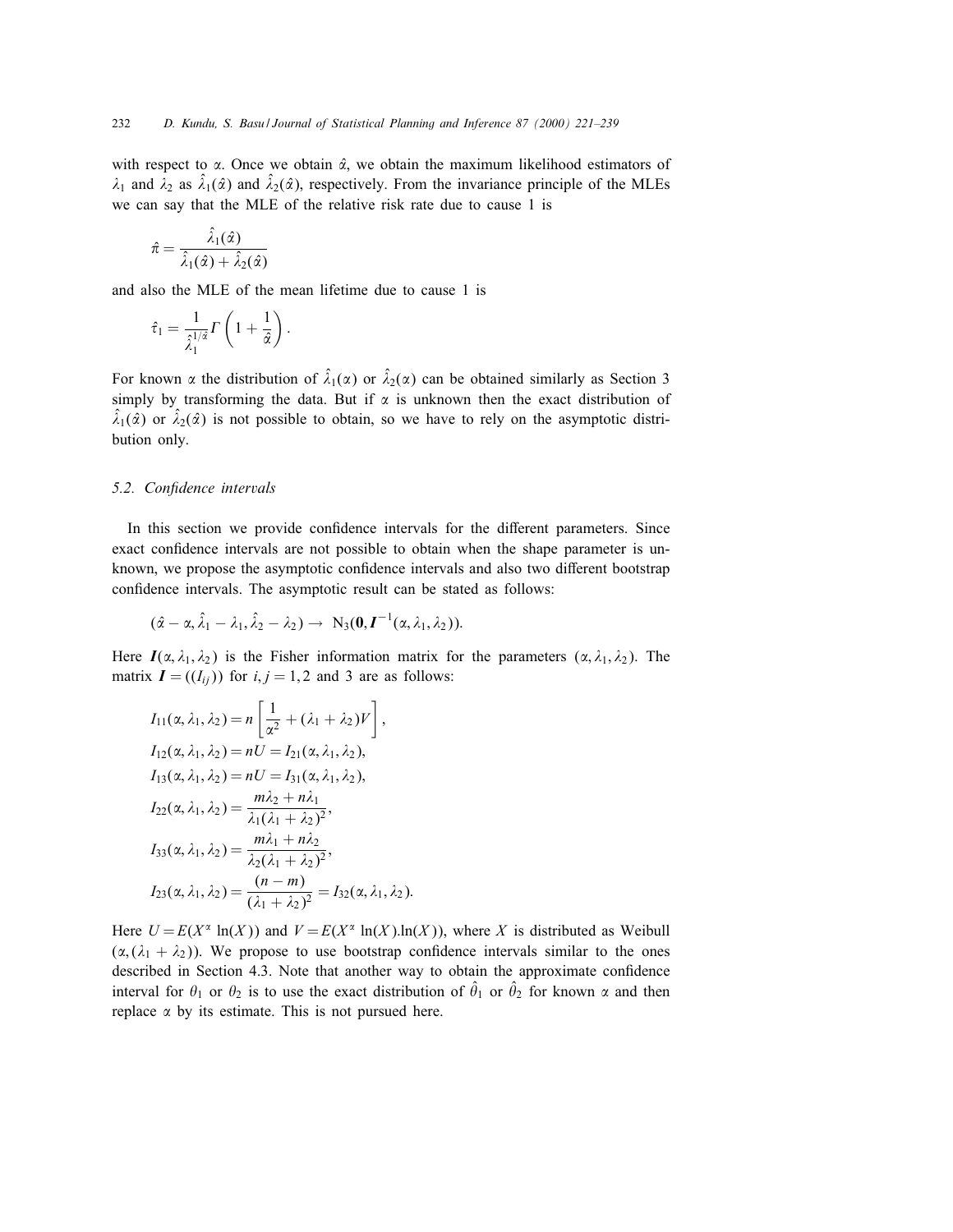# 6. Numerical experiments

In this section we present some numerical results to see how the different methods behave for small sample sizes and also for different parametric values. All these numerical works were performed at the University of New Brunswick using HP workstations. We use a method of Press et al. (1986) for random deviate generation. We consider cases when the lifetimes are exponential and also when the lifetimes are Weibull. We mainly observe the behavior of the MLEs in terms of their biases and in terms of their variances. We also compare the performances of the different proposed confidence intervals in terms of the coverage percentages and also in terms of their average condence lengths.

### 6.1. Exponential case

In this subsection we present results when the lifetimes are exponential. Since for the exponential lifetime, the biases and the asymptotic variances are functions of  $\theta_2/\theta_1$ only, we keep  $\theta_1 = 1$  fixed, and consider different values of  $\theta_2 = 1.25, 1.50, \ldots, 2.50$ . We take sample sizes  $n = 10, 20, 30, 40$  and 50. In all cases we assume 10% of the data are incomplete. We draw random samples for different values of n and  $\theta_2$  and compute the MLEs of  $\theta_1$  and  $\theta_2$ . We also compute four different 95% confidence intervals, namely (1) asymptotic (Asymp.) (2) approximate (Approx.) (3) percentile Bootstrap (Boot-p) and (4) Bootstrap-t (Boot-t) condence intervals. We replicate the process one thousand times and compute average values of the MLEs, the variances, the biases and the absolute biases  $(|E(\hat{\theta}) - \theta|)$ . For different confidence intervals we compute the coverage percentages and also the average confidence lengths. The results of  $\theta_1$  and  $\theta_2$ are quite similar in nature so we present the results only for  $\theta_1$ . The average values of  $\hat{\theta}_1$ , the variances, the absolute biases and the negative biases are reported in Table 5. The average error bounds (half of the confidence length) and the corresponding coverage percentages are reported within brackets for different methods in Table 6.

Some points are very clear from these experiments. From Table 5, it is clear that as sample size increases, the biases and the variances decrease. This suggests that the MLEs are asymptotically unbiased and consistent estimators of the corresponding parameters as it was indicated in Section 3. From Tables 5 and 3, it is observed that theoretical biases and simulated biases are quite close to each other. For fixed  $\theta_1$ , as  $\theta_2$  increases, the biases and variances of  $\hat{\theta}_1$  decrease and the corresponding biases and variances of  $\hat{\theta}_2$  increase (not reported here). This is not very surprising, because as  $\theta_2/\theta_1$  increases the mean life due to cause 1 decreases compared to the mean life due to cause 2. It is expected that as  $\theta_2/\theta_1$  increases, the sample consists of more deaths due to cause 1 than due to cause 2. Therefore the sample has more information about  $\theta_1$  than  $\theta_2$ .

From Table 6 it is clear that as sample size increases or  $\theta_2/\theta_1$  increases, the average confidence lengths of  $\theta_1$  decrease for all four methods. In the case of  $\theta_2$  it is observed (not reported here) that as sample size increases the average confidence lengths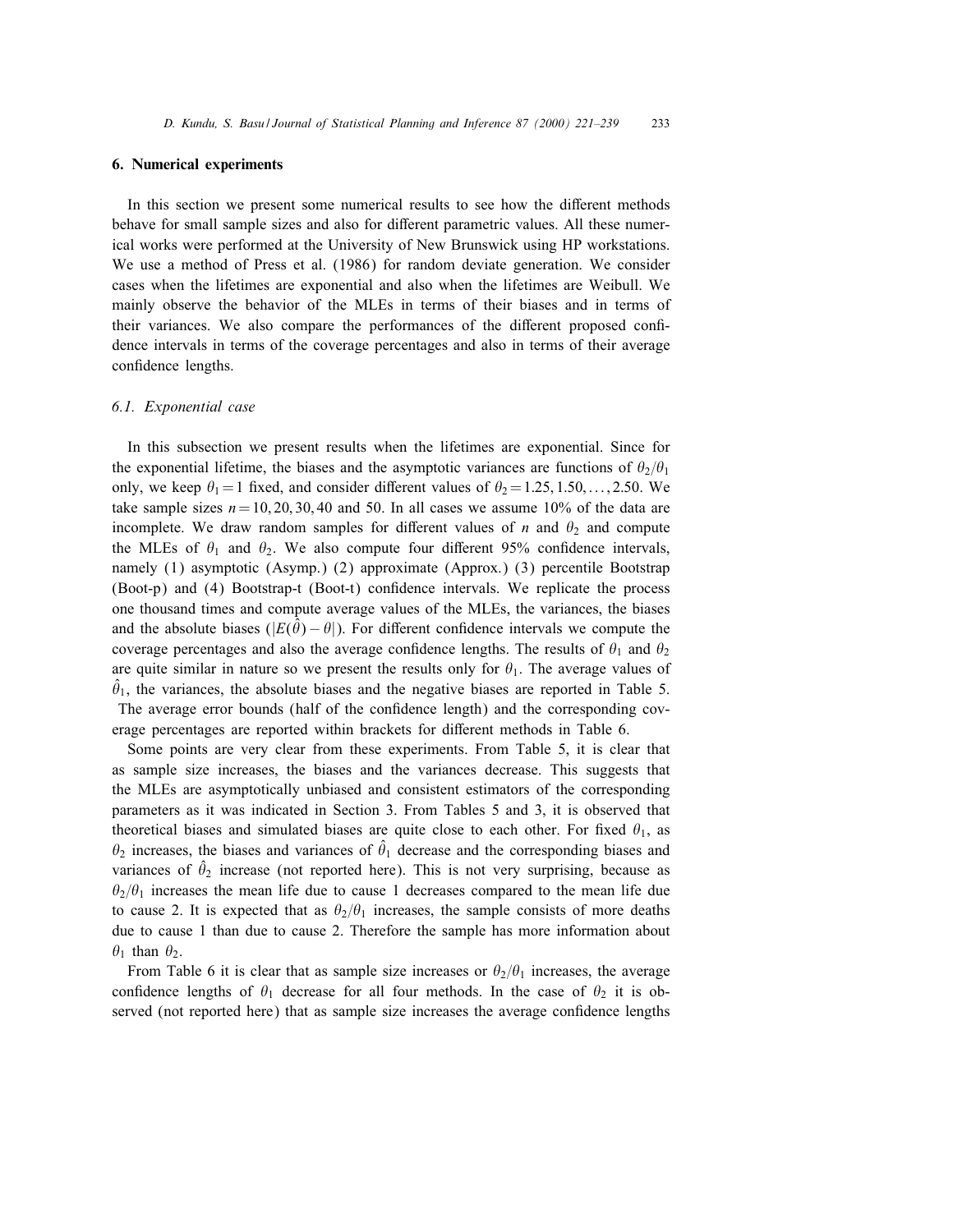Table 5

|                  | The intention are exponential |                   |                   |                   |                   |                   |                   |  |  |
|------------------|-------------------------------|-------------------|-------------------|-------------------|-------------------|-------------------|-------------------|--|--|
| $\boldsymbol{n}$ | Average                       | $\theta_2 = 1.25$ | $\theta_2 = 1.50$ | $\theta_2 = 1.75$ | $\theta_2 = 2.00$ | $\theta_2 = 2.25$ | $\theta_2 = 2.50$ |  |  |
| 10               | $\hat{\theta}_1$              | 1.1261            | 1.1018            | 1.0947            | 1.0741            | 1.0776            | 1.0615            |  |  |
|                  | $V(\hat{\theta}_1)$           | 0.4107            | 0.3459            | 0.2872            | 0.2409            | 0.2227            | 0.1902            |  |  |
|                  | <b>Bias</b>                   | 0.1261            | 0.1018            | 0.0947            | 0.0741            | 0.0776            | 0.0615            |  |  |
|                  | Bias                          | 0.4107            | 0.3801            | 0.3575            | 0.3343            | 0.3235            | 0.3056            |  |  |
| 20               | $\hat{\theta}_1$              | 1.0489            | 1.0411            | 1.0340            | 1.0327            | 1.0303            | 1.0291            |  |  |
|                  | $V(\hat{\theta}_1)$           | 0.1226            | 0.1410            | 0.1010            | 0.0944            | 0.0894            | 0.0850            |  |  |
|                  | <b>Bias</b>                   | 0.0489            | 0.0411            | 0.0340            | 0.0327            | 0.0303            | 0.0291            |  |  |
|                  | Bias                          | 0.2602            | 0.2510            | 0.2409            | 0.2310            | 0.2273            | 0.2223            |  |  |
| 30               | $\hat{\theta}_1$              | 1.0286            | 1.0266            | 1.0243            | 1.0228            | 1.0183            | 1.0173            |  |  |
|                  | $V(\hat{\theta}_1)$           | 0.0782            | 0.0680            | 0.0636            | 0.0581            | 0.0560            | 0.0523            |  |  |
|                  | <b>Bias</b>                   | 0.0286            | 0.0266            | 0.0243            | 0.0228            | 0.0183            | 0.0173            |  |  |
|                  | Bias                          | 0.2100            | 0.1986            | 0.1953            | 0.1854            | 0.1834            | 0.1782            |  |  |
| 40               | $\hat{\theta}_1$              | 1.0264            | 1.0215            | 1.0134            | 1.0175            | 1.0095            | 1.0097            |  |  |
|                  | $V(\hat{\theta}_1)$           | 0.0564            | 0.0500            | 0.0440            | 0.0437            | 0.0402            | 0.0373            |  |  |
|                  | <b>Bias</b>                   | 0.0264            | 0.0215            | 0.0134            | 0.0175            | 0.0095            | 0.0097            |  |  |
|                  | Bias                          | 0.1816            | 0.1727            | 0.1647            | 0.1625            | 0.1558            | 0.1522            |  |  |
| 50               | $\hat{\theta}_1$              | 1.0192            | 1.0151            | 1.0153            | 1.0116            | 1.0086            | 1.0078            |  |  |
|                  | $V(\hat{\theta}_1)$           | 0.0425            | 0.0388            | 0.0362            | 0.0339            | 0.0326            | 0.0298            |  |  |
|                  | <b>Bias</b>                   | 0.0192            | 0.0151            | 0.0153            | 0.0116            | 0.0086            | 0.0078            |  |  |
|                  | Bias                          | 0.1588            | 0.1534            | 0.1483            | 0.1438            | 0.1423            | 0.1360            |  |  |
|                  |                               |                   |                   |                   |                   |                   |                   |  |  |

Average values of  $\hat{\theta}_1$ , Variance of  $\hat{\theta}_1$ , bias and absolute bias of the LSEs when 10% of the data are incomplete. The lifetimes are exponential

decrease but as  $\theta_2/\theta_1$  increases, the average confidence lengths increase. This is not very surprising as has been mentioned previously. Among different methods, it is clear that all methods work quite well if the sample size is large, and all of them are able to keep the nominal coverage percentage, although for small sample sizes, mainly for  $n = 10$ , all methods cannot maintain the nominal coverage percentage. It is observed that for all methods except the approximate one, the coverage percentages are slightly lower than the nominal level, whereas for the approximate method the coverage percentages are slightly higher than the nominal levels. Between the approximate and the asymptotic methods, the average lengths of confidence intervals using the asymptotic method are slightly lower than that of the approximate method. Comparing the percentile bootstrap method and the bootstrap-t method, it is observed that bootstrap-t is preferred in terms of the condence lengths although their coverage percentages are almost equal in all the cases considered. Both the methods fail to maintain the coverage percentages at least for small samples. Now comparing the computational complexities, the asymptotic method is the easiest to implement. Approximate condence intervals can be obtained by equating two nonlinear equations whereas the bootstrap confidence intervals can be obtained by re-sampling from the original sample. It is observed that bootstrap methods take longer times than the approximate method. Considering all these points it is recommended that for small sample sizes, approximate condence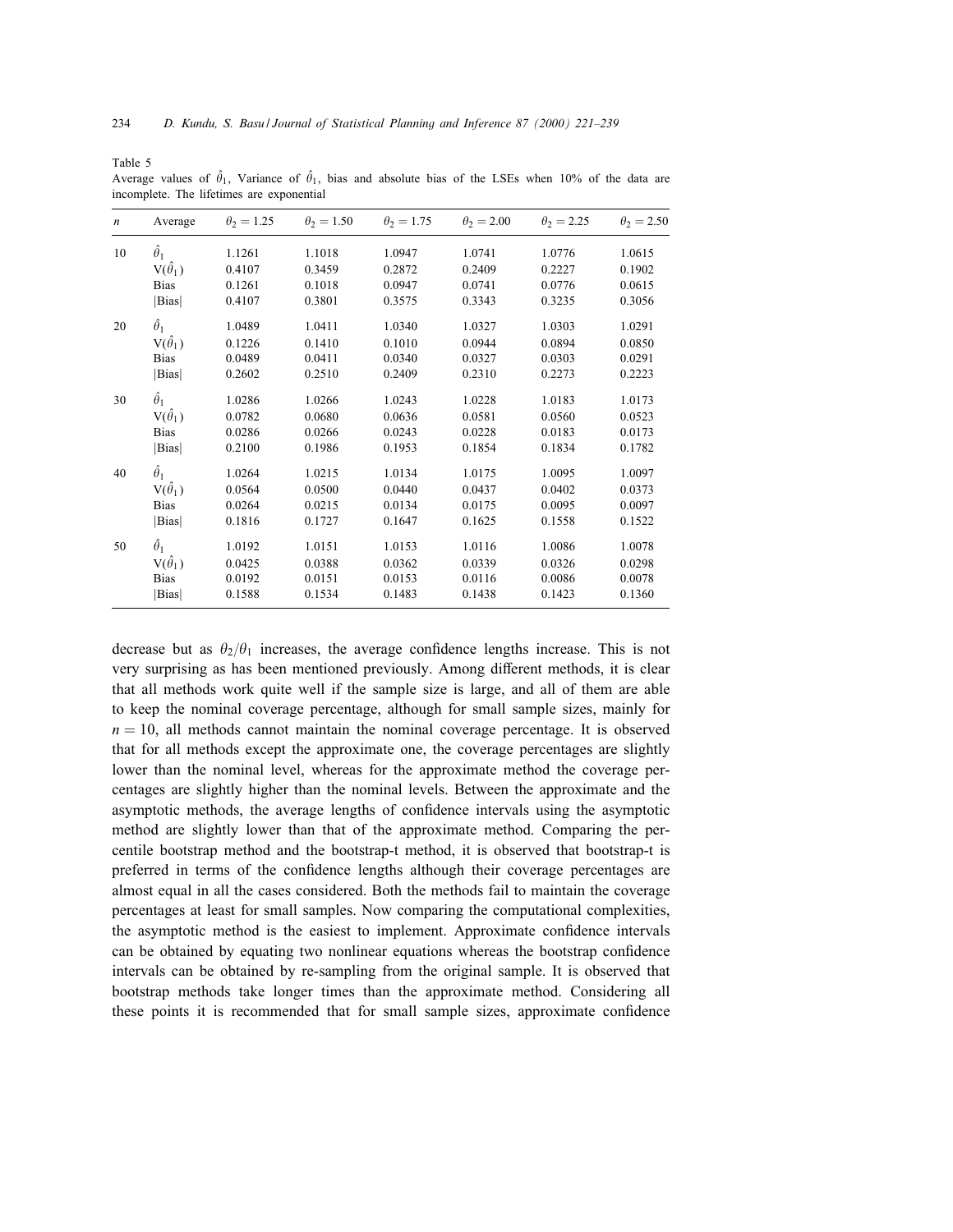Table 6

Different confidence intervals of  $\theta_1$ , when 10% of the date are incomplete. The lifetimes are exponential. The average length of the error bound and the corresponding coverage probability (within parenthesis) are reported. The nominal level is 95%

| $\boldsymbol{n}$ |           | Methods $\theta_2 = 1.25$ | $\theta_2 = 1.50$ | $\theta_2 = 1.75$ | $\theta_2 = 2.00$ | $\theta_2 = 2.25$ | $\theta_2 = 2.50$ |
|------------------|-----------|---------------------------|-------------------|-------------------|-------------------|-------------------|-------------------|
| 10               | Asymp.    | 1.089(0.917)              | 0.979(0.900)      | 0.949(0.898)      | 0.908(0.897)      | 0.892(0.867)      | 0.865(0.847)      |
|                  | Approx.   | 0.703(0.928)              | 0.707(0.938)      | 0.701(0.925)      | 0.697(0.931)      | 0.694(0.910)      | 0.692(0.909)      |
|                  | Boot-p    | 1.528(0.901)              | 1.442 (0.894)     | 1.298(0.863)      | 1.219(0.870)      | 1.160(0.861)      | 1.166(0.873)      |
| 20               | Boot-t    | 1.140(0.898)              | 1.076(0.891)      | 0.985(0.873)      | 0.948(0.867)      | 0.888(0.862)      | 0.919(0.868)      |
|                  | Asymp.    | 0.656(0.917)              | 0.627(0.923)      | 0.596(0.908)      | 0.576(0.911)      | 0.559(0.940)      | 0.552(0.918)      |
|                  | Approx.   | 0.625(0.952)              | 0.601(0.962)      | 0.605(0.940)      | 0.590(0.962)      | 0.522(0.956)      | 0.523(0.955)      |
|                  | Boot-p    | 0.969(0.933)              | 0.841(0.939)      | 0.774(0.923)      | 0.683(0.935)      | 0.691(0.931)      | 0.668(0.922)      |
|                  | Boot-t    | 0.794(0.935)              | 0.719(0.931)      | 0.683(0.926)      | 0.617(0.925)      | 0.622(0.928)      | 0.608(0.924)      |
|                  | 30 Asymp. | 0.516(0.913)              | 0.492(0.918)      | 0.471(0.928)      | 0.462(0.933)      | 0.454(0.934)      | 0.441(0.938)      |
|                  | Approx.   | 0.547(0.952)              | 0.529(0.952)      | 0.508(0.960)      | 0.494(0.956)      | 0.485(0.948)      | 0.483(0.960)      |
|                  | Boot-p    | 0.645(0.940)              | 0.604(0.951)      | 0.561(0.944)      | 0.535(0.932)      | 0.514(0.944)      | 0.502(0.938)      |
|                  | Boot-t    | 0.585(0.939)              | 0.558(0.951)      | 0.528(0.934)      | 0.506(0.928)      | 0.490(0.945)      | 0.482(0.940)      |
|                  | 40 Asymp. | 0.444(0.928)              | 0.427(0.944)      | 0.408(0.924)      | 0.400(0.946)      | 0.392(0.940)      | 0.377(0.928)      |
|                  | Approx.   | 0.473(0.950)              | 0.449(0.964)      | 0.430(0.953)      | 0.424(0.963)      | 0.417(0.953)      | 0.408(0.956)      |
|                  | Boot-p    | 0.524(0.944)              | 0.503(0.938)      | 0.466(0.945)      | 0.452(0.945)      | 0.435(0.950)      | 0.431(0.944)      |
|                  | Boot-t    | 0.492(0.935)              | 0.477(0.941)      | 0.447(0.941)      | 0.436(0.939)      | 0.421(0.944)      | 0.419(0.942)      |
|                  | 50 Asymp. | 0.399(0.946)              | 0.378(0.931)      | 0.362(0.948)      | 0.352(0.933)      | 0.345(0.931)      | 0.340(0.939)      |
|                  | Approx.   | 0.424(0.966)              | 0.399(0.963)      | 0.384(0.949)      | 0.372(0.948)      | 0.365(0.957)      | 0.359(0.967)      |
|                  | Boot-p    | 0.466(0.962)              | 0.438(0.948)      | 0.415(0.960)      | 0.401(0.953)      | 0.393(0.949)      | 0.386(0.948)      |
|                  | Boot-t    | 0.445(0.965)              | 0.421(0.947)      | 0.404(0.961)      | 0.389(0.955)      | 0.383(0.949)      | 0.369(0.948)      |

interval can be used whereas for large sample the asymptotic confidence bound is preferred.

# 6.2. Weibull case

For the Weibull lifetime distribution, we mainly consider the MLEs of the  $\alpha$ 's and  $\lambda$ 's for different sample sizes. We consider  $\alpha =1$ ,  $\lambda_1 =1$ ,  $\lambda_2^{-1} =1.2$ , 1.50, 1.75, 2.00, 2.25 and 2.50. We take  $n = 10, 20, 30, 40$  and 50. For a particular choice of  $\alpha$ , n and  $\lambda_2$ we draw a random sample from the Weibull lifetime distribution and compute the MLEs of  $\lambda_1$ ,  $\lambda_2$  and  $\alpha$  when 10% of the data are incomplete. We also compute three different 95% confidence bounds namely the asymptotic one, the percentile bootstrap and the bootstrap-t confidence intervals. We replicate the process one thousand times and compute the average biases, average absolute biases and the average variances of the MLEs over one thousand replications. The average variances, the negative biases and the absolute biases of  $\lambda_1$  are reported in Table 7. The average error bounds and the coverage percentages (within brackets) are reported in Table 8. Since the results of  $\lambda_2$  and  $\alpha$  are quite similar to that of  $\lambda_1$  they are not reported here.

Some points are very clear from this experiment. From Table 7 it is clear that as sample size increases the variances, biases and the absolute biases all decrease which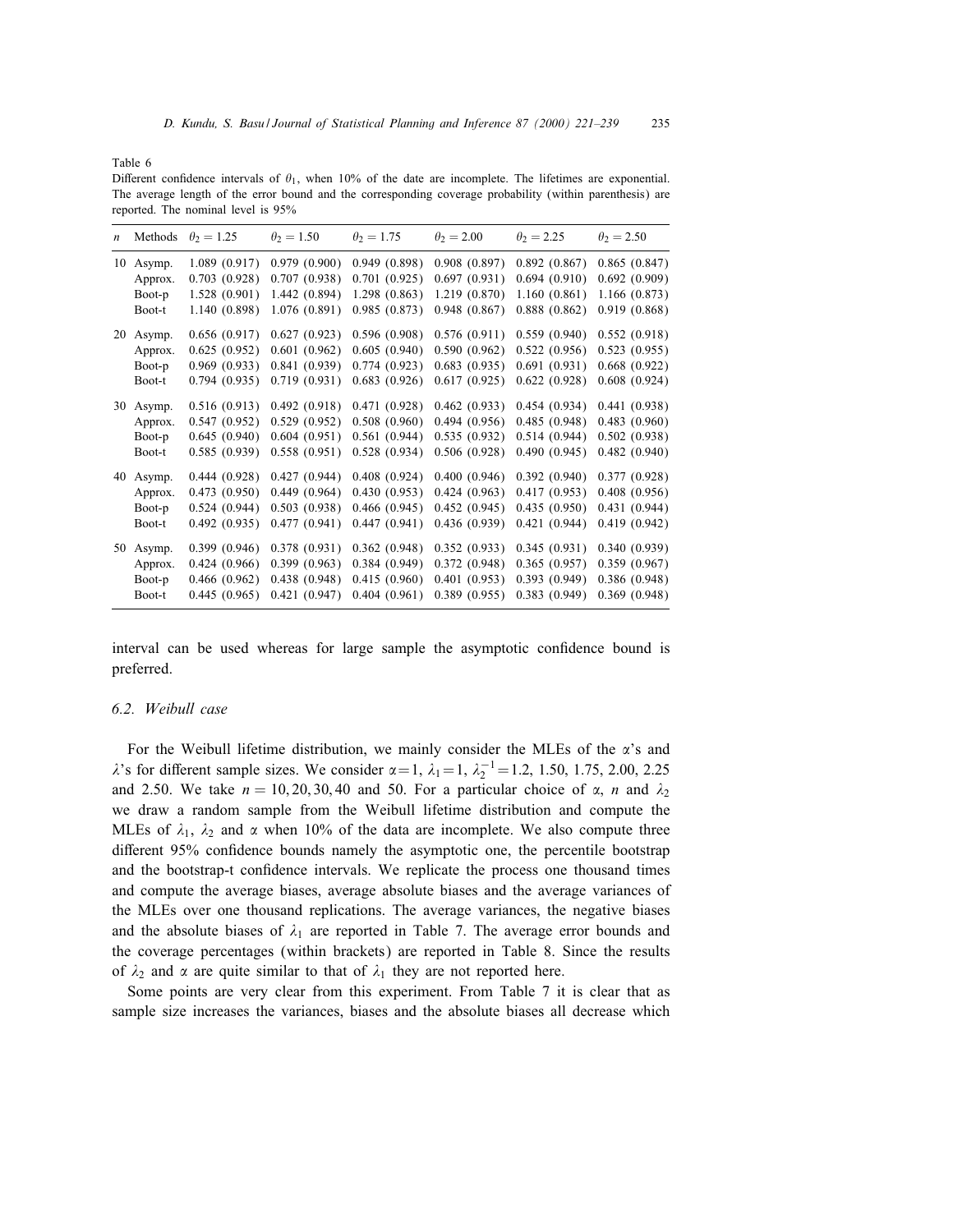Table 7

Average values of  $\hat{\lambda}_1$ , Variance of  $\hat{\lambda}_1$ , bias and absolute bias of the LSEs when 10% of the date are incomplete. The lifetimes are Weibull

| $\boldsymbol{n}$ | Average              | $\lambda_2^{-1} = 1.25$ | $\lambda_2^{-1} = 1.50$ | $\lambda_2^{-1} = 1.75$ | $\lambda_2^{-1} = 2.00$ | $\lambda_2^{-1} = 2.25$ | $\lambda_2^{-1} = 2.50$ |
|------------------|----------------------|-------------------------|-------------------------|-------------------------|-------------------------|-------------------------|-------------------------|
| 10               | $\hat{\lambda}_1$    | 1.2356                  | 1.2138                  | 1.1926                  | 1.1994                  | 1.1925                  | 1.1385                  |
|                  | $V(\hat{\lambda}_1)$ | 0.8067                  | 0.5599                  | 0.6956                  | 0.5110                  | 0.8079                  | 0.3775                  |
|                  | <b>Bias</b>          | 0.2356                  | 0.2138                  | 0.4926                  | 0.1994                  | 0.1925                  | 0.1385                  |
|                  | Bias                 | 0.5006                  | 0.4530                  | 0.4334                  | 0.4315                  | 0.4260                  | 0.3742                  |
| 20               | $\hat{\lambda}_1$    | 1.0996                  | 1.1116                  | 1.0749                  | 1.0844                  | 1.0972                  | 1.0781                  |
|                  | $V(\hat{\lambda}_1)$ | 0.1553                  | 0.1318                  | 0.1250                  | 0.1278                  | 0.1077                  | 0.1241                  |
|                  | <b>Bias</b>          | 0.0996                  | 0.1116                  | 0.0794                  | 0.0844                  | 0.0972                  | 0.0781                  |
|                  | Bias                 | 0.2859                  | 0.2769                  | 0.2696                  | 0.2649                  | 0.2499                  | 0.2556                  |
| 30               | $\hat{\lambda}_1$    | 1.0499                  | 1.0426                  | 1.0448                  | 1.0488                  | 1.0591                  | 1.0357                  |
|                  | $V(\hat{\lambda}_1)$ | 0.0793                  | 0.0713                  | 0.0623                  | 0.0661                  | 0.0764                  | 0.0627                  |
|                  | <b>Bias</b>          | 0.0499                  | 0.0426                  | 0.0448                  | 0.0488                  | 0.0591                  | 0.0357                  |
|                  | Bias                 | 0.2117                  | 0.2030                  | 0.1962                  | 0.1982                  | 0.2059                  | 0.1925                  |
| 40               | $\hat{\lambda}_1$    | 1.0425                  | 1.0429                  | 1.0452                  | 1.0312                  | 1.0293                  | 1.0250                  |
|                  | $V(\hat{\lambda}_1)$ | 0.0542                  | 0.0502                  | 0.0470                  | 0.0428                  | 0.0457                  | 0.0410                  |
|                  | <b>Bias</b>          | 0.0425                  | 0.0429                  | 0.0452                  | 0.0312                  | 0.0293                  | 0.0250                  |
|                  | Bias                 | 0.1819                  | 0.1755                  | 0.1670                  | 0.1608                  | 0.1672                  | 0.1591                  |
| 50               | $\hat{\lambda}_1$    | 1.0199                  | 1.0274                  | 1.0273                  | 1.0267                  | 1.0230                  | 1.0180                  |
|                  | $V(\hat{\lambda}_1)$ | 0.0404                  | 0.0408                  | 0.0370                  | 0.0372                  | 0.0324                  | 0.0310                  |
|                  | <b>Bias</b>          | 0.0199                  | 0.0274                  | 0.0273                  | 0.0267                  | 0.0230                  | 0.0180                  |
|                  | Bias                 | 0.1595                  | 0.1577                  | 0.1518                  | 0.1502                  | 0.1414                  | 0.1412                  |
|                  |                      |                         |                         |                         |                         |                         |                         |

### Table 8

Different confidence intervals of  $\lambda_1$ , when 10% of the data are incomplete. The length of the confidence intervals and the corresponding coverage probability (within parenthesis) are reported. The lifetime distributions are Weibull

|                               | <i>n</i> Methods $\lambda_2^{-1} = 1.25$ | $\lambda_2^{-1} = 1.50$ | $\lambda_2^{-1} = 1.75$ $\lambda_2^{-1} = 2.00$                                                                                                                                                                                                                                       | $\lambda_2^{-1} = 2.25$ | $\lambda_2^{-1} = 2.50$ |
|-------------------------------|------------------------------------------|-------------------------|---------------------------------------------------------------------------------------------------------------------------------------------------------------------------------------------------------------------------------------------------------------------------------------|-------------------------|-------------------------|
| 10 Asymp.<br>Boot-p<br>Boot-t |                                          |                         | 1.131 (0.929) 1.063 (0.932) 1.012 (0.925) 0.993 (0.931) 0.973 (0.893) 0.893 (0.890)<br>1.282 (0.875) 1.273 (0.854) 1.176 (0.848) 1.136 (0.836) 1.087 (0.841) 1.026 (0.838)<br>1.152 (0.865) 1.121 (0.840) 1.052 (0.834) 1.047 (0.832) 0.972 (0.831) 0.892 (0.806)                     |                         |                         |
| 20 Asymp.<br>Boot-p<br>Boot-t |                                          |                         | 0.675 (0.952) 0.648 (0.969) 0.610 (0.932) 0.600 (0.947) 0.593 (0.948) 0.575 (0.939)<br>1.057 (0.920) 0.926 (0.924) 0.896 (0.919) 0.882 (0.939) 0.824 (0.923) 0.802 (0.925)<br>$0.767(0.902)$ $0.730(0.920)$ $0.699(0.911)$ $0.685(0.947)$ $0.657(0.921)$ $0.609(0.913)$               |                         |                         |
| 30 Asymp.<br>Boot-p<br>Boot-t |                                          |                         | 0.521 (0.938) 0.496 (0.941) 0.479 (0.956) 0.471 (0.953) 0.467 (0.937) 0.449 (0.942)<br>$0.694$ (0.935) $0.634$ (0.951) $0.605$ (0.945) $0.598$ (0.931) 0.572 (0.950) 0.569 (0.939)<br>$0.602$ (0.938) $0.571$ (0.943) $0.544$ (0.938) $0.540$ (0.943) $0.529$ (0.944) $0.514$ (0.941) |                         |                         |
| 40 Asymp.<br>Boot-p<br>Boot-t |                                          |                         | 0.446 (0.951) 0.427 (0.952) 0.416 (0.952) 0.400 (0.948) 0.392 (0.947) 0.383 (0.943)<br>0.554 (0.934) 0.527 (0.940) 0.497 (0.942) 0.493 (0.941) 0.476 (0.947) 0.462 (0.940)<br>0.516 (0.929) 0.485 (0.942) 0.474 (0.937) 0.455 (0.943) 0.453 (0.939) 0.437 (0.945)                     |                         |                         |
| 50 Asymp.<br>Boot-p<br>Boot-t |                                          |                         | $0.392$ (0.957) $0.377$ (0.952) $0.365$ (0.943) $0.356$ (0.941) $0.348$ (0.950) $0.341$ (0.959)<br>0.470 (0.963) 0.453 (0.944) 0.428 (0.959) 0.423 (0.952) 0.407 (0.948) 0.406 (0.950)<br>0.454 (0.942) 0.429 (0.940) 0.417 (0.939) 0.416 (0.946) 0.399 (0.947) 0.391 (0.948)         |                         |                         |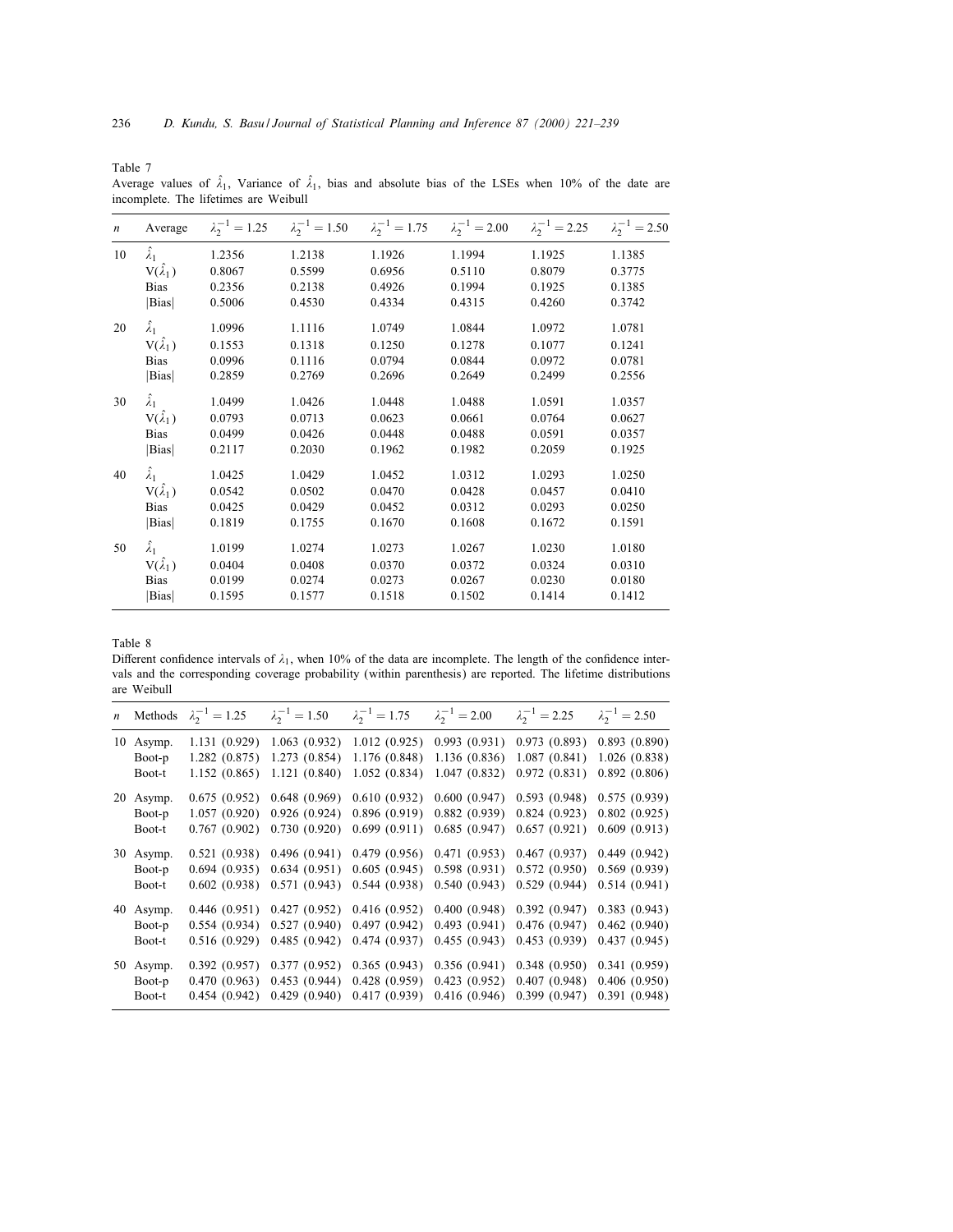indicates the consistency of the MLEs even in the Weibull case. Comparing Tables 5 and 7 it is observed that the biases, variances and the absolute biases of  $\hat{\theta}_1$  are less than the corresponding biases, variances and the absolute biases of  $\hat{\lambda}_1$ , although both are estimating the same parameter  $\lambda_1 = \theta_1^{-1} = 1$  in this case. This is not very surprising because in the exponential case there are only two parameters to estimate whereas for the Weibull case there are three unknown parameters.

From Table 8, it is clear that none of the methods are able to maintain the coverage percentages for small sample sizes, although for large sample sizes all the three methods behave reasonably well. As far as the confidence lengths are concerned, the confidence lengths due to the asymptotic method have marginally smaller size than the other two methods and the coverage percentages are close to the nominal value, at least for large sample sizes. Therefore, for moderate or large sample sizes the asymptotic method can be used.

## 7. Data analysis

In this section we consider one real-life data set from Lawless (1982, p. 491). It consists of failure or censoring times for 36 appliances subjected to an automatic life test. Failures were classified into 18 different modes, though among 33 observed failures only 7 modes are present and only modes 6 and 9 appear more than once. We are mainly interested in failure mode 9. The data consist of two causes of failure,  $\delta = 1$  (failure mode 9) and  $\delta = 2$  (all other failure modes). The data are given below, consisting of the failure times and the cause of failure if available.

Data Set.  $(11, 2), (35, 2), (49, 2), (170, 2), (329, 2), (381, 2), (708, 2), (958, 2), (1062, 2),$  $(1167,1),(1594,2),(1925,1),(1990,1),(2223,1),(2327,2),(2400,1),(2451,2),(2471,1),$  $(2551,1), (2565, *), (2568,1), (2694, 1), (2702, 2), (2761, 2), (2831, 2), (3034, 1), (3059, 2),$  $(3112,1), (3214, 1), (3478, 1), (3504, 1), (4329, 1), (6367, *), (6976, 1), (7846, 1), (13403, *)$ 

Here we have  $n = 36$ ,  $m = 33$ ,  $r_1 = 17$ ,  $r_2 = 16$ ,  $\sum_{i=1}^{36} x_i = 99245$ . Therefore using the exponential lifetime distribution, the ML estimators  $\hat{\theta}_1 = 5351.45$  and  $\hat{\theta}_2 = 5685.91$ . The estimates of the mean life due to cause 1 and cause 2 become 5351.45 and 5685.91, respectively. The ML estimators of the relative risk rate due to cause 1 is  $\hat{\pi} = 0.5152$ and due to cause 2 is  $1 - \hat{\pi} = 0.4848$ . The following 95% confidence intervals are obtained for  $\theta_1$  and  $\theta_2$  by using different methods.

Using the Weibull lifetime distribution, we obtain the estimates of  $\hat{\theta}_1 = \hat{\lambda}_1^{-1} = 6980.22$ ,  $\hat{\theta}_2 = \hat{\lambda}_2^{-1} = 7416.49$  and  $\hat{\alpha} = 1.0321$ . The 95% confidence band for  $\alpha$  becomes (0.7625, 1.3016). Since this interval contains one, it may not be unreasonable to assume that the lifetimes are exponential. Since the simulation results indicate that the approximate method works quite well for the exponential case, we use the approximate confidence bands for the parameters  $\theta_1$  and  $\theta_2$ , respectively, which are given in Table 9.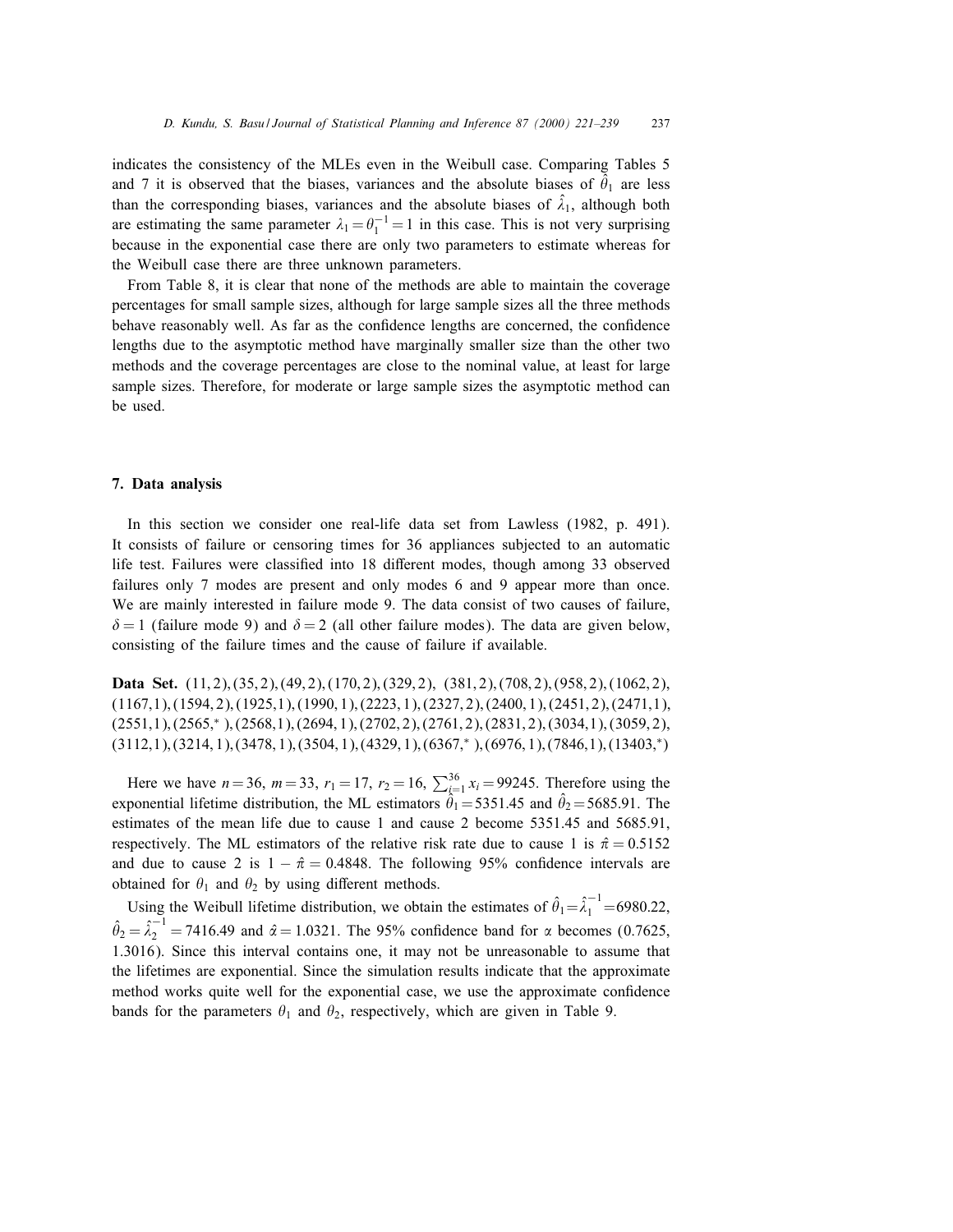| Methods | $\theta_1$ |         | $\theta_2$ |         |
|---------|------------|---------|------------|---------|
|         | LB         | UB      | LB         | UB      |
| Asymp.  | 2862.73    | 7840.16 | 2956.68    | 8415.14 |
| Approx. | 4451.45    | 6251.28 | 4785.91    | 6585.22 |
| Boot-p  | 3683.07    | 7407.33 | 2464.83    | 9406.65 |
| Boot-t  | 3534.64    | 6992.28 | 3421.01    | 7103.94 |

Table 9

# 8. Conclusions

In this paper we consider estimation of the parameters of the competing risks model when the data may not be complete. We consider two different lifetime distributions of the competing causes, namely exponential and Weibull. We obtain the exact distribution of the MLEs of the mean lifetime when the lifetime distributions are assumed to be exponential. We propose approximate condence bands for the mean lifetime and compare their performances with the asymptotic condence bands and two other bootstrap confidence bands. It is observed that approximate confidence bands work quite well for the exponential case. When the lifetime distributions are Weibull, it is observed that MLEs behave reasonably well and as in the exponential case they also seem to provide consistent estimates of the unknown parameters. To obtain the condence bounds for the unknown parameters the asymptotic results can be used for moderate or large sample sizes but for small sample sizes more work is needed.

Another important aspect which is not addressed here is the analysis when the competing risks may not be independent and when some of the causes of failure are not known. It is a difficult problem. One way it can be handled is through mixture model formulation as was suggested by Babu et al. (1992) or Kundu et al. (1992). It will be reported else where.

#### Acknowledgements

Part of the work was done when the first author was visiting the University of New Brunswick as a visiting associate professor. He would like to thank the members of the department for their kind hospitality. The authors would also like to thank the referees, the associate editor and Professor Nandini Kannan of the University of Texas at San Antonio, for very useful and constructive comments.

## References

Babu, G.J., Rao, C.R., Rao, M.B., 1992. Non-parametric estimation of specific exposure rate in risk and survival analysis. J. Amer. Statist. Assoc. 87, 84–89.

Berkson, J., Elveback, L., 1960. Competing exponential risks with particular inference to the study of smoking lung cancer. J. Amer. Statist. Assoc. 55, 415–428.